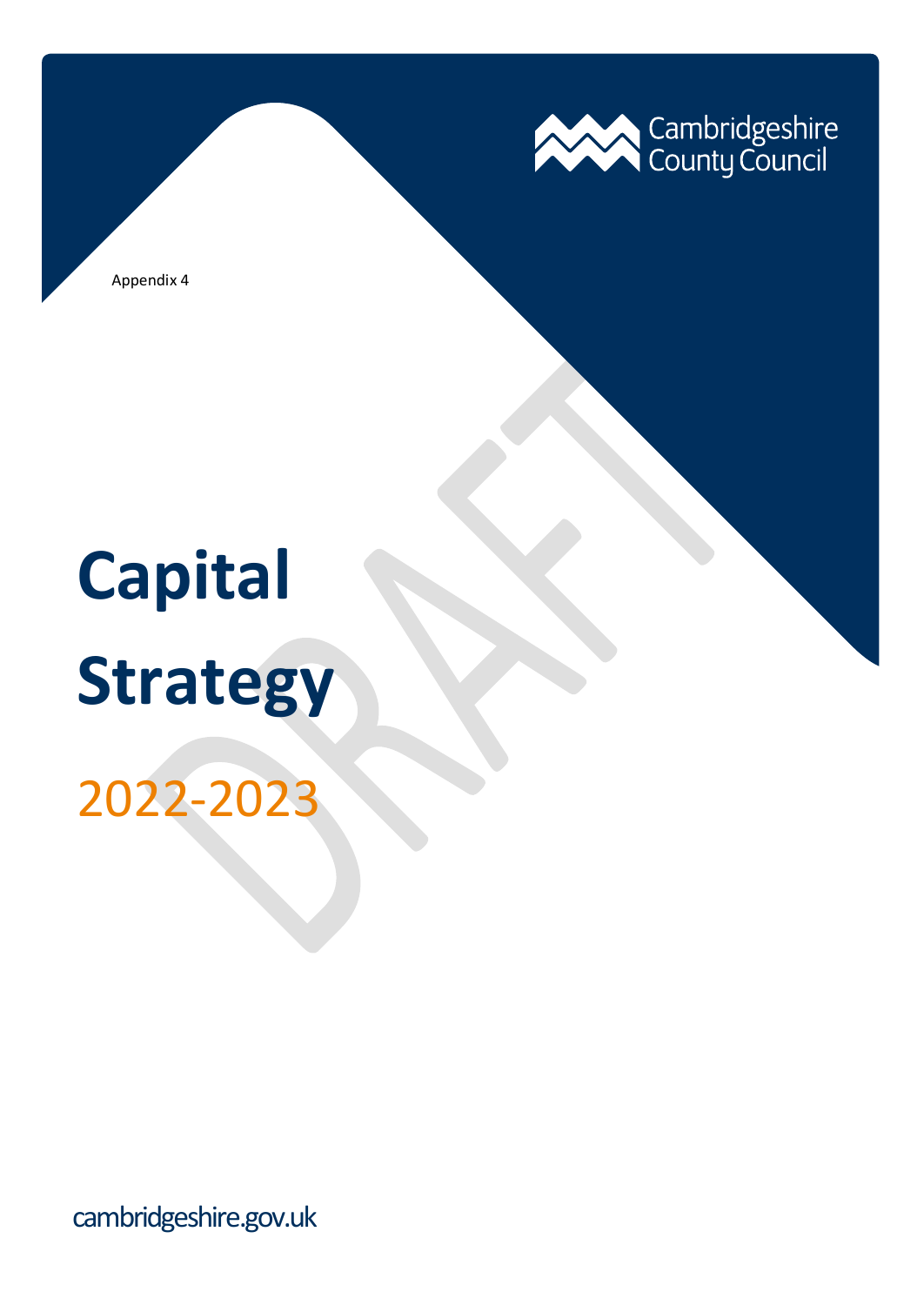Capital Strategy [Draft v1.0]

SECTIONS 1-5 TO BE ADDED POST DEVELOPMENT OF THE STRATEGIC FRAMEWORK

- 1. Opening Statement
- 2. Strategic context
- 3. Importance of the Capital Strategy
- 4. Capital Investment Mapping
- 5. Future Years Strategy Development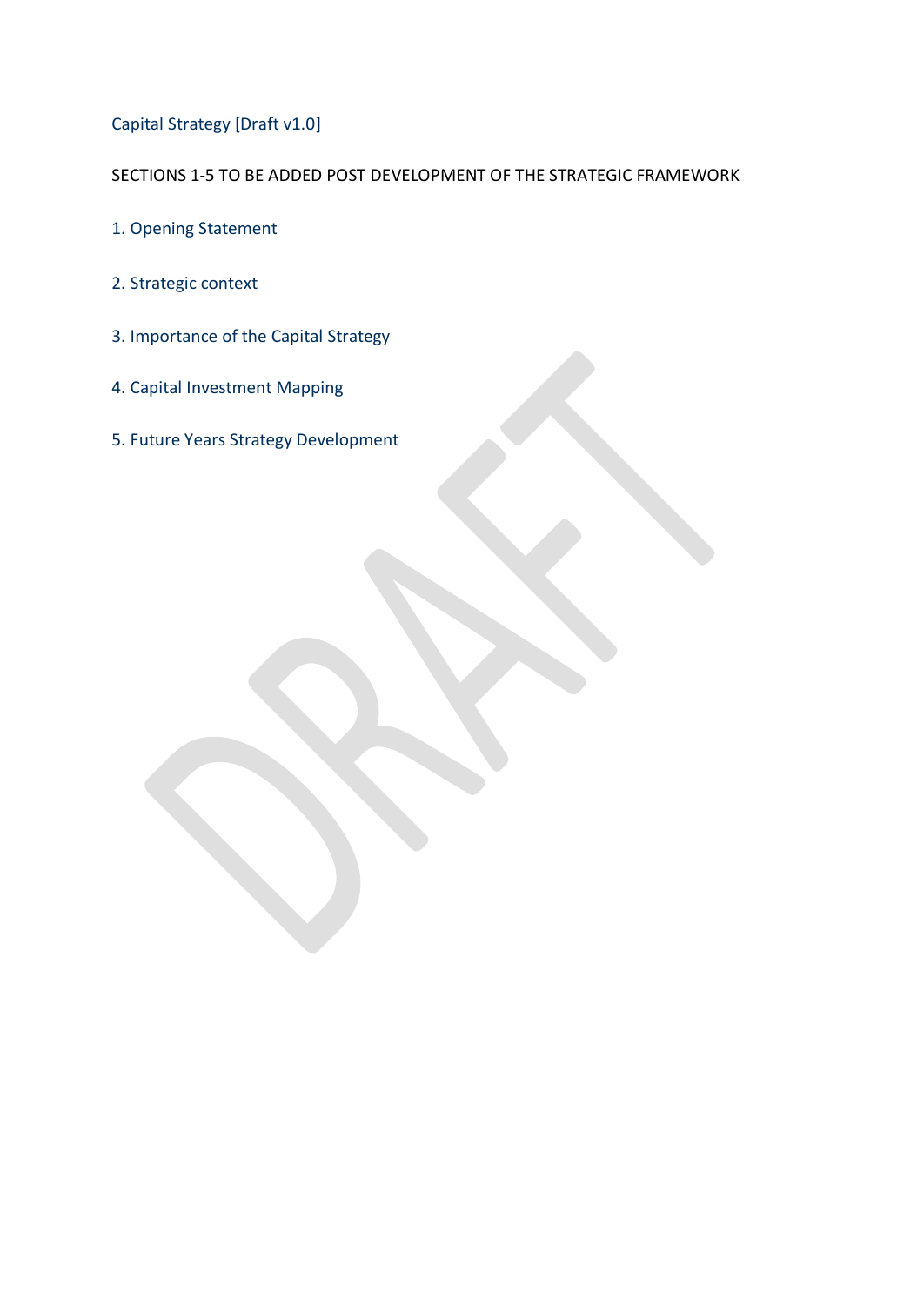# Section 6 – Detailed Strategy

# 6a. Statutory Framework

Local Government capital finance is governed and operates under the Prudential Framework in England, Wales, and Scotland. The Prudential Framework is an umbrella term for several statutory provisions and professional requirements that allow authorities largely to determine their own plans for capital investment, subject to an authority following due process in agreeing these plans and being able to provide assurance that they are prudent and affordable. The relevant legislation, guidance and codes are set out as follows:



## 6b. Working with partners

The Council is committed to developing strong and positive partnerships that not only enhance the investment potential of the Council through opportunities for support and contributions from third parties but enable delivery of the Council's Strategic Priorities. Partnership working enables the Council to leverage a larger package of investment that extends beyond our investment potential as an individual organisation.

There are a range of capital schemes currently being delivered in conjunction with partners and our commitment to social and environmental values further demonstrate our aspiration to work with the public and private sector to deliver better outcomes for people, the environment, and communities. The following summarises some of the Council's key partnerships.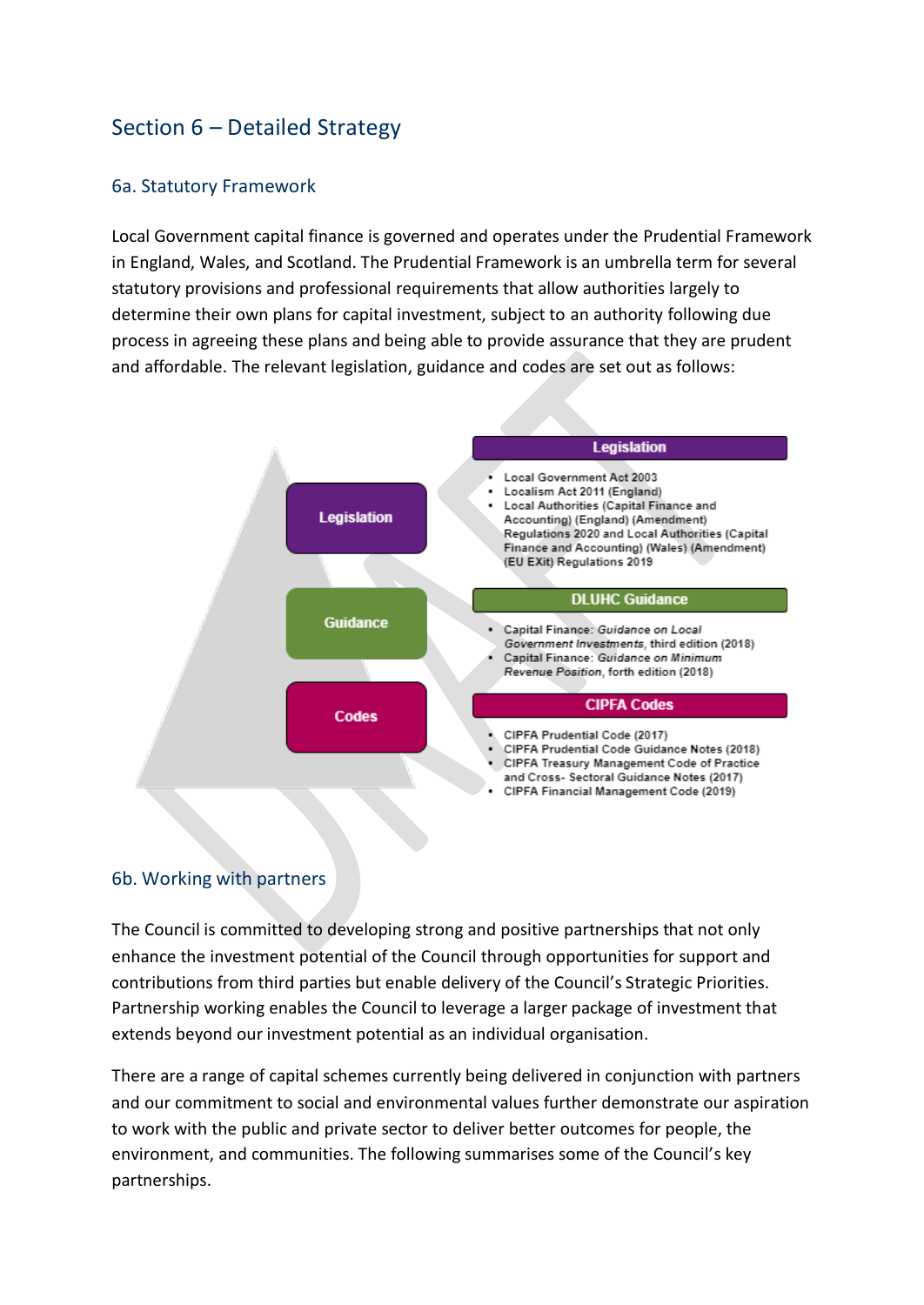# *Cambridgeshire and Peterborough Combined Authority (CPCA)*

The CPCA, led by the Mayor and representatives from the seven constituent councils, was created in 2017 to deliver the region's devolution deal. The CPCA works with the Business Board (the Local Enterprise Partnership) and other local partners to deliver strategic projects. Key ambitions for the Combined Authority include:

- doubling the size of the local economy
- accelerating house building rates to meet local and UK need
- delivering outstanding and much needed connectivity in terms of transport and digital links providing the UK's most technically skilled workforce
- transforming public service delivery to be much more seamless and responsive to local need growing international recognition for our knowledge-based economy
- improving the quality of life by tackling areas suffering from deprivation.

The CPCA receives funding and powers from Central Government, which the Mayor and the Combined Authority Board oversee, and it sets out strategies and plans for delivering its ambitions. It is expected that CCC will deliver much of the capital work commissioned by the CPCA within Cambridgeshire, and several schemes form part of our capital programme.

# *Greater Cambridge Partnership*

The Greater Cambridge Partnership is the local delivery body for a City Deal with central Government, bringing powers and investment, worth up to £500 million over 15 years, to vital improvements in infrastructure, supporting and accelerating the creation of 44,000 new jobs, 33,500 new homes and 420 additional apprenticeships.

It is the largest of several City Deal programmes agreed by central Government in 2013 and brings key partners together to work with communities, businesses, and industry leaders to support the continued growth of one of the world's leading tourism and business destinations. The four partners are:

- − Cambridge City Council
- − Cambridgeshire County Council
- − South Cambridgeshire District Council
- − University of Cambridge

In 2013, £100m of government funding was made available for transport improvements until 2020. Following successful completion of the Gateway Review in May 2020, an extra £200 million funding was made available up to 2025. The Greater Cambridge Partnership continues to explore funding opportunities, for example through Section 106 agreements with developers, and to explore private funding opportunities.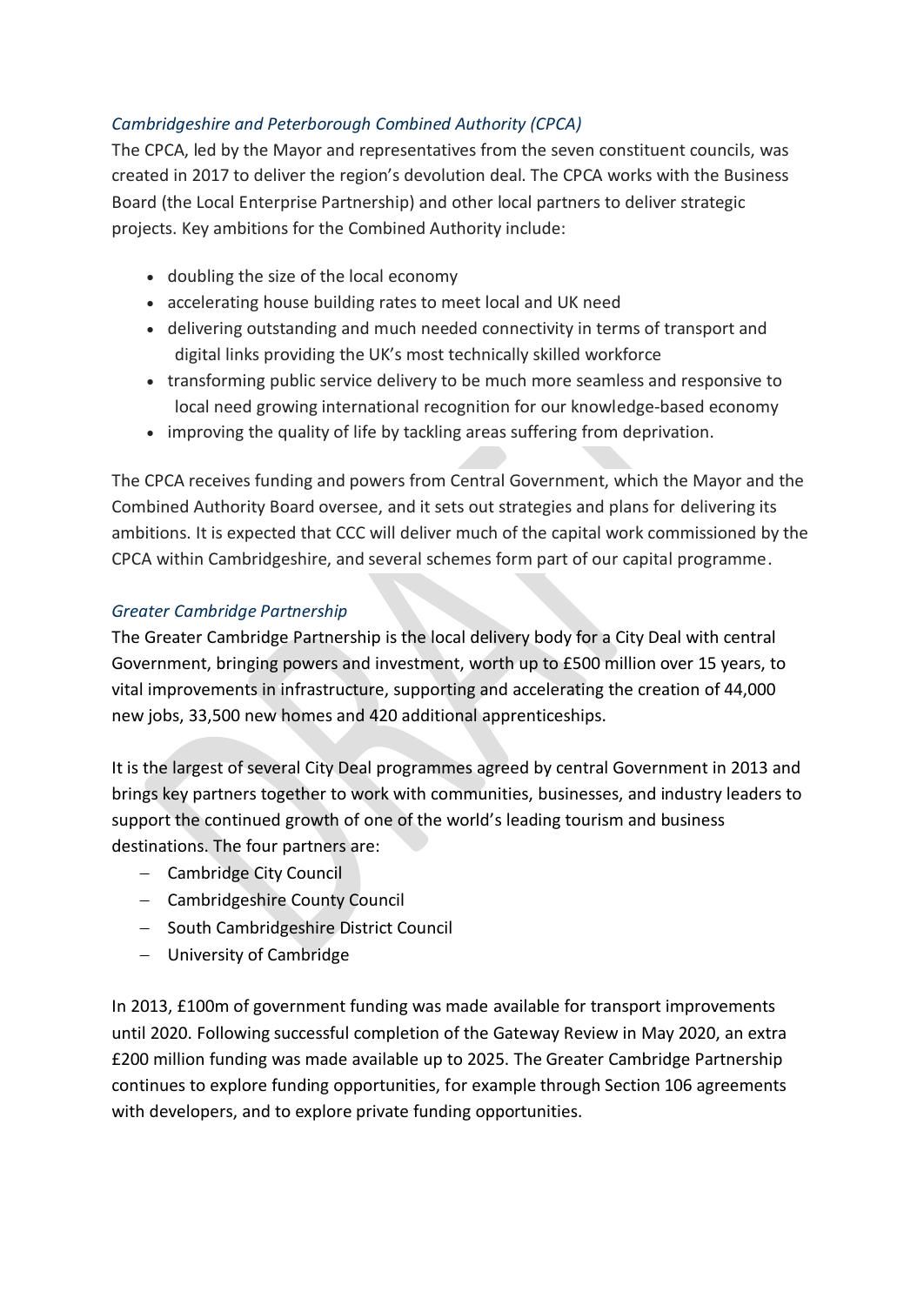It is expected that Cambridgeshire County Council will undertake most of this work on behalf of the GCP.

## *Connecting Cambridgeshire*

The Connecting Cambridgeshire programme is improving Cambridgeshire and Peterborough's digital infrastructure – including broadband, mobile and public access Wi-fi coverage – to drive economic growth, help our businesses and communities to thrive and make it easier to access public services. The project is led by Cambridgeshire County Council working with Peterborough City Council (PCC), CPCA, Government bodies, local councils, and external organisations, including telecoms suppliers and mobile operators.

Together with £3m from PCC and £8.75m government funding, the Council's initial outlay of £20m in 2011 has since been used to leverage further funding, grants and private investments including £5.6m from CPCA to extend the programme to improve mobile and public access Wi-fi as well as fibre broadband. The rollout has now brought superfast access to over 98% of premises – above the national average – with plans to reach over 99% coverage. The superfast broadband rollout is continuing to fill remaining gaps in coverage – using the latest fibre to the premise technology to bring gigabit-capable connections through a combination of commercial and public investment.

The Connecting Cambridgeshire Digital Connectivity Strategy 2018-2022 gives an overview of work underway to significantly improve broadband, mobile and public access Wi-fi coverage across the region by 2022. In addition to the key areas of broadband, mobile and public access Wi-fi, the strategy is underpinned by an Enabling Digital Delivery programme and a new Keeping Everyone Connected workstream, to support businesses and communities.

## *This Land*

This Land Ltd was established as a wholly owned company of the Council in 2016 in order to enable development of land for housing. The company aims to develop the land it has acquired, predominantly from the Council, to provide individual, high-quality homes and new communities that are in much demand across Cambridgeshire and the surrounding counties in the east of England. As of December 2021, the Council had issued long-term loans of £113.851m, for which it receives a revenue return by way of interest payments, and equity of £5.851m to This Land. The Council is in the process of undertaking a shareholder review of This Land assessing its commercial operation and future exposure to risk.

#### *Light Blue Fibre*

Light Blue Fibre Ltd, one of the first of its kind in the UK, is a joint venture between the University of Cambridge and Cambridgeshire County Council, making both organisations' existing extensive duct and fibre networks commercially available. It aims to attract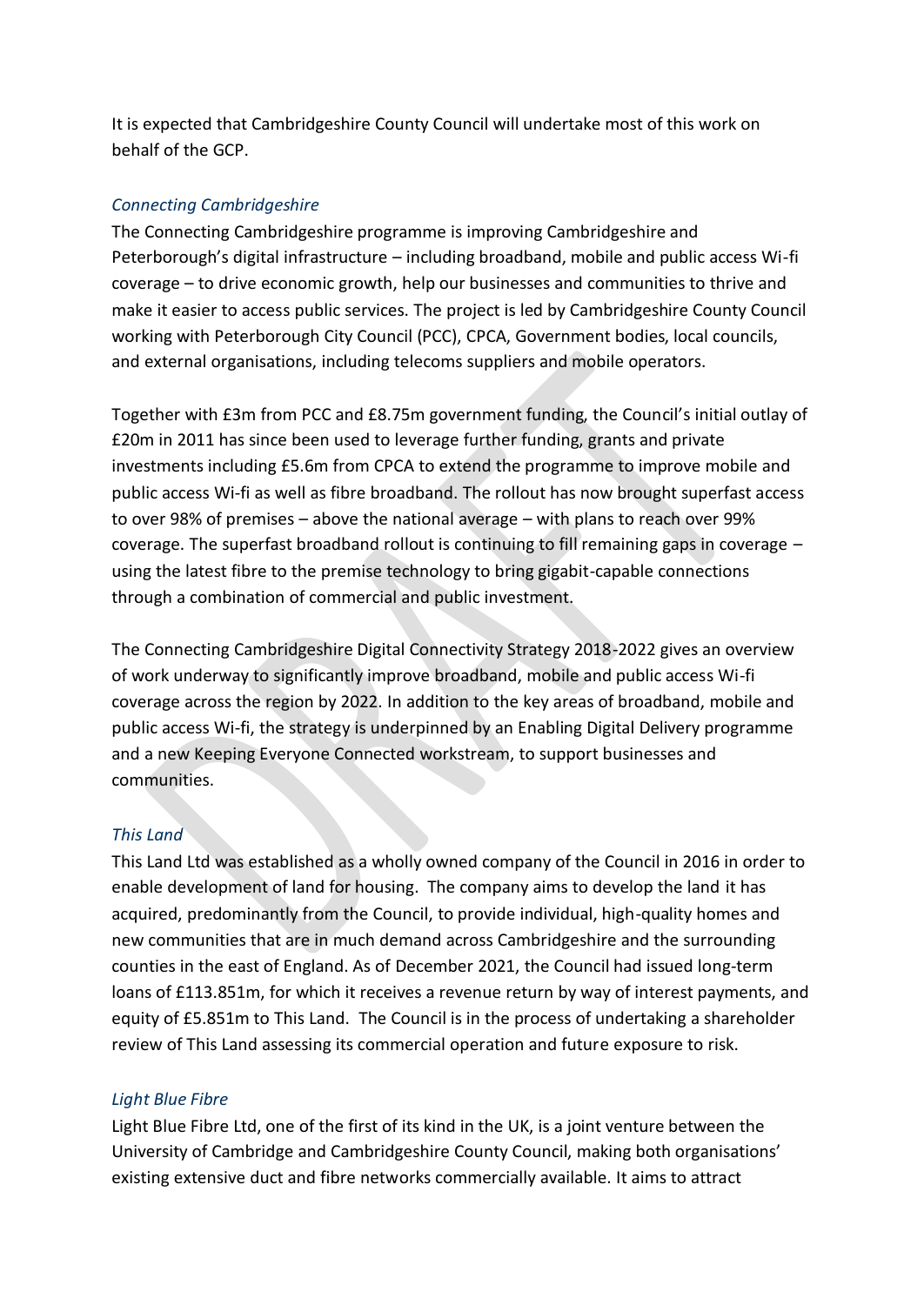telecoms companies, infrastructure providers and technology businesses who understand the importance of full fibre connectivity and are looking to save time and money by reducing the need for expensive and time-consuming infrastructure developments.

## *Swaffham Prior Community Heat Network*

The Council is working with Swaffham Prior Community Land Trust to bring renewable energy to Swaffham Prior by becoming one of the first villages in the UK to install a heating network into an existing community. The village is not connected to the gas grid, meaning 70% of homes rely on burning oil for heating. The ambition is to:

- − End fuel poverty
- − Reduce dependence on oil
- − Provide cheaper, renewable heating to as many homes as possible

Over half the village have already outlined their intention to join the Heat Network, which will use Ground Source and Air Source Heat Pumps pumped through a community network to provide thermal energy, recognising the need for change and the Government's plans to phase out gas and oil boilers. Once the Energy Centre has been built and the heating network pipes have been laid, homes will be connected over time with the first connections anticipated from March 2022. The Council's role will then become that of the Energy Supplier in conjunction with the Council's technical partner, Bouygues Energy Services.

## *One Public Estate (OPE)*

OPE is an established national programme delivered in partnership by the Office of Government Property (OGP) within the Cabinet Office and the Local Government Association (LGA). It provides practical and technical support and funding to councils to deliver ambitious property-focused programmes in collaboration with central government and other public sector partners. Cambridgeshire's OPE group allows partners, including the district councils, health partners and the emergency services, to effectively collaborate on strategic asset management and rationalise the combined operational property estate within the county. The programme has secured up to £2.2m in funding so far to bring forward major projects for joint asset rationalisation and land release. OPE projects that are being delivered in conjunction with OPE partners include:

- − North Huntingdon Strategic Growth Partnership Wyton redevelopment of 4,500 homes with Huntingdonshire District Council (HDC)
- − Think Communities Property workstream (previously the Community Hubs project)
- − Ely Hospital redevelopment with NHS Cambridgeshire Community Services (CCS)
- − Wisbech Hospital redevelopment with NHS CCS
- − Ely Care Home development at Ely Hospital with NHS CCS
- − Fenland Nene Riverfront with Fenland District Council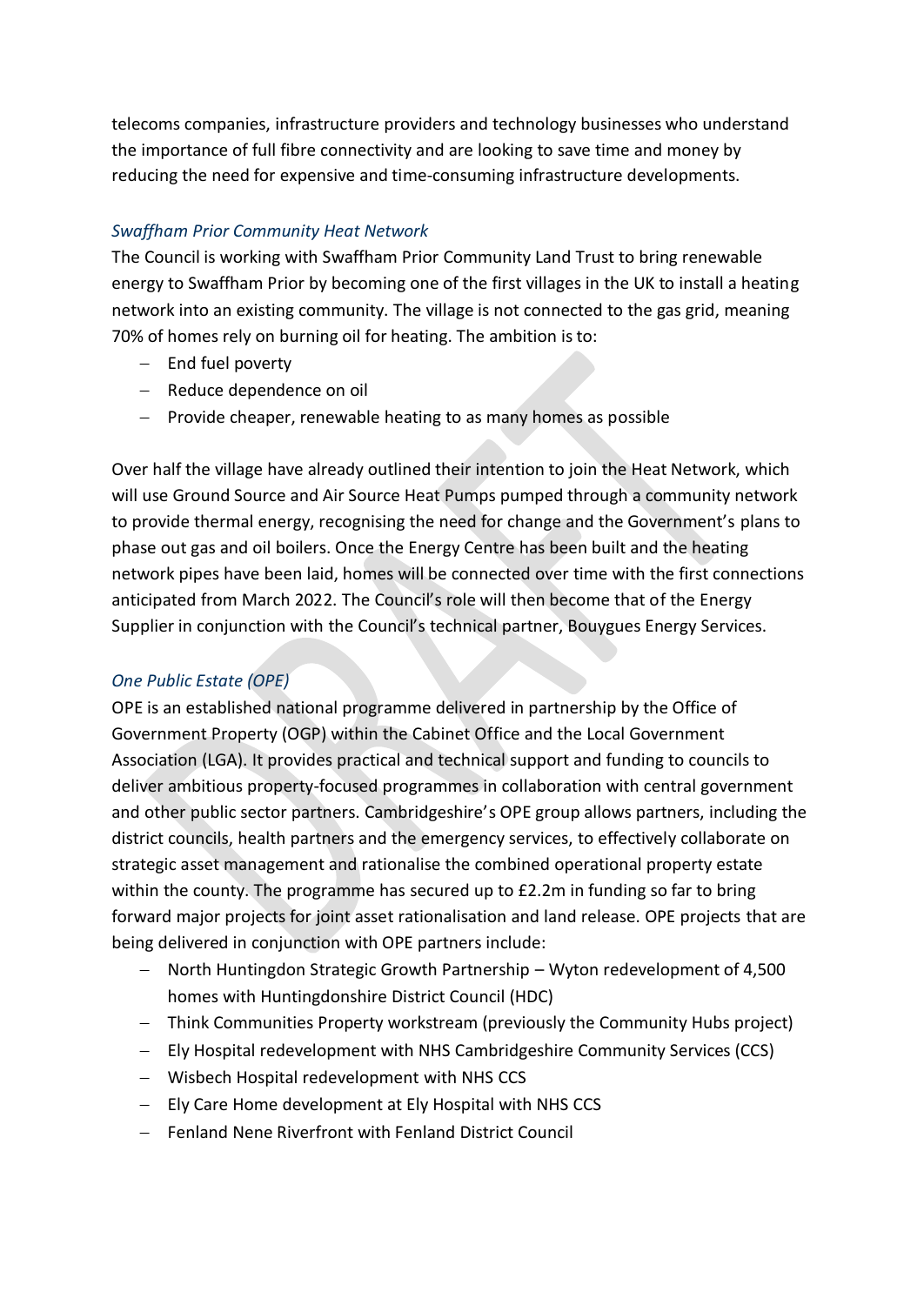# *Community Infrastructure Levy (CIL)*

The Council also works closely with the city and district councils on the creation of new infrastructure needed as a result of development. CIL is at the discretion of the Local Planning Authority i.e., the city and district councils, who are responsible for setting the levy and have the final decision on how the funds are spent. However, as the County Council has responsibility for the provision of much of the infrastructure resulting from development, it is imperative that it is involved in the CIL governance arrangements of the city and district councils, and that it works closely with these authorities to ensure that it is able to influence investment decisions that affect the Council's services.

# *Local Area Energy Planning*

Local Area Energy Planning is about determining the most cost-effective way of reaching net zero; identifying the partnerships that need to be created and the investments that will be required to achieve this. There are three strands:

- Place making to achieve low carbon, oil and gas infrastructure use needs shifting to greater levels of 'electricity infrastructure', which will be the dominant infrastructure for heating and lighting buildings and transport for cars and light vans – or hydrogen for heavy transport. The Council therefore has a role in infrastructure planning and delivery.
- Green Investment the Council can use its assets e.g., buildings and land either to host energy generation, for battery storage for larger projects or to become part of a project as an anchor tenant. The Council can also invest in energy projects for carbon reductions and carbon credits to sell.
- Local energy economy investing in local energy provides jobs and services locally and financial benefits for the local economy.

The Council is in the initial stages of scoping out the process, with budget allocated to progress this during 2022-23.

# 6c. Internal Influences

As well as the Council's Corporate Strategy, the Capital Strategy has clear links to many other strategies, policies, and plans. The most significant of those strategies and their influence are detailed below.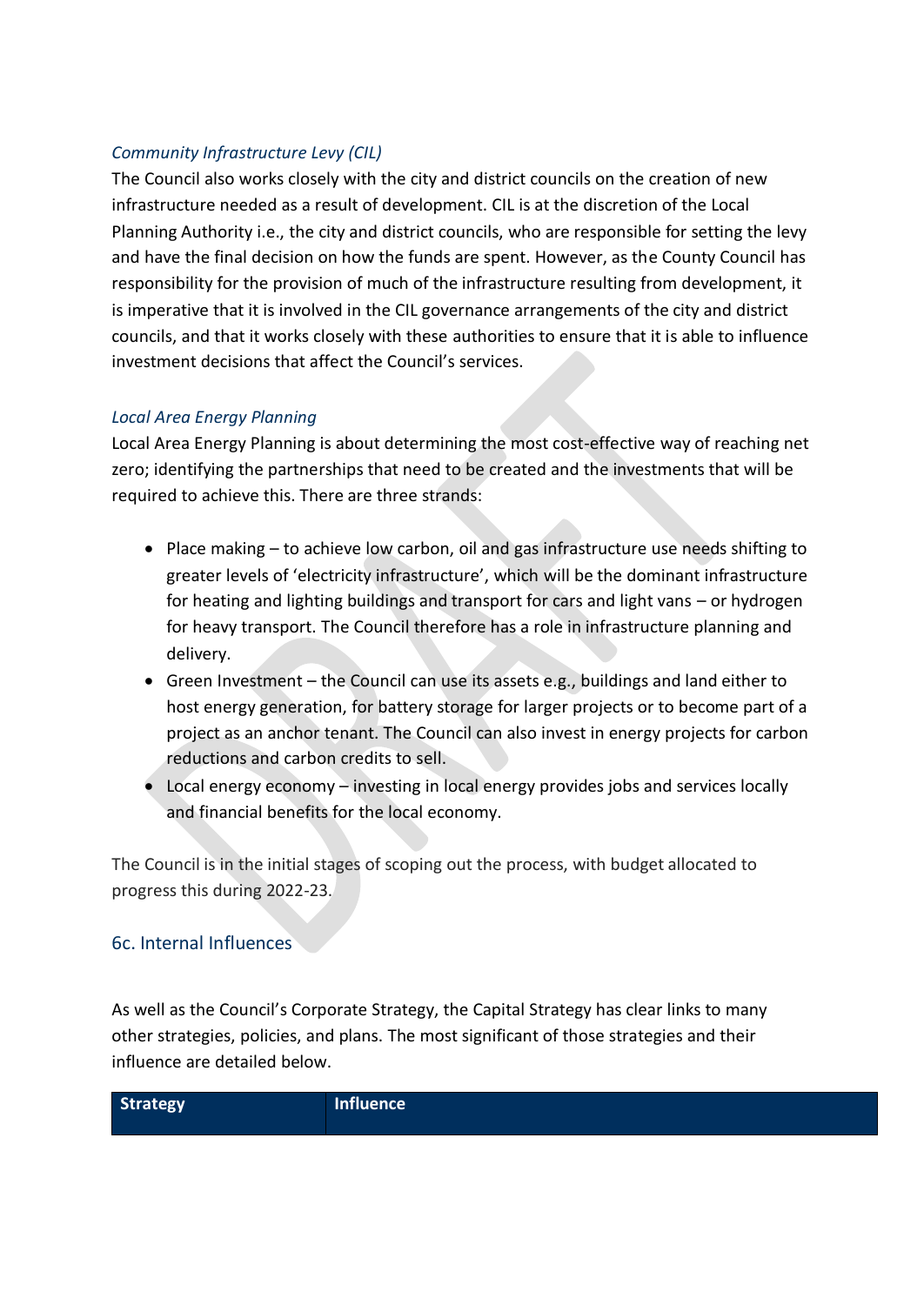| <b>Strategic Framework</b>                             | Ensures the Council's plans are driven by the shared vision to make<br>Cambridgeshire a great place to call home and focuses on achieving a       |
|--------------------------------------------------------|---------------------------------------------------------------------------------------------------------------------------------------------------|
|                                                        | number of outcomes for the people of Cambridgeshire.                                                                                              |
| <b>Medium Term Financial</b>                           | Sets out the financial picture facing the Council over the next five                                                                              |
| Strategy                                               | years, the resources available to the Council, and the Council's<br>strategy for managing its resources effectively.                              |
| Flexible Use of Capital                                | Sets out how the Council will use the Flexible Use of Capital Receipts                                                                            |
| <b>Receipts Strategy</b>                               | direction on transformational activity that reduces costs or demand<br>for services.                                                              |
| <b>Service Financial Plans</b>                         | Set out the level of financial resources available for each Service area,<br>across both revenue and capital.                                     |
| <b>Treasury Management</b>                             | Establishes the framework for the effective and efficient management                                                                              |
| Strategy                                               | of the Council's treasury management activity, including the Council's<br>borrowing and investment portfolio, within legislative, regulatory, and |
|                                                        | best practice regimes. The Strategy balances risk against reward in the                                                                           |
|                                                        | best interests of stewardship of the public purse.                                                                                                |
| <b>Investment Strategy</b>                             | In addition to a high-level, long-term overview of how capital                                                                                    |
|                                                        | expenditure, capital financing and treasury management activity<br>contribute to the provision of services, it provides an overview of how        |
|                                                        | the associated risk of non-financial investments is managed and the                                                                               |
|                                                        | implications for future financial sustainability.                                                                                                 |
| <b>Accommodation Needs</b>                             | Sets out Cambridgeshire and Peterborough's long term commissioning                                                                                |
| Assessment for Older                                   | intentions for accommodation for older people and adults with                                                                                     |
| People and People with<br><b>Physical Disabilities</b> | physical disabilities to ensure sufficient, affordable, and quality<br>accommodation is available to meet demand up to 2036.                      |
|                                                        |                                                                                                                                                   |
| <b>Education Organisation</b><br>Plan                  | Sets out the strategic direction on education across the Combined<br>Authority area, based on the Council's statutory duties regarding the        |
|                                                        | sufficiency, diversity, and planning of places for early years, school-                                                                           |
|                                                        | aged children (including special schools) and post-16 education and<br>training provision.                                                        |
| <b>Think Communities</b>                               | Outlines how the Council will work collaboratively with parish                                                                                    |
| Approach                                               | councils, town councils, health, education and police services, local                                                                             |
|                                                        | businesses, and local communities to allocate resources where and                                                                                 |
|                                                        | when they are needed for the people in that community.                                                                                            |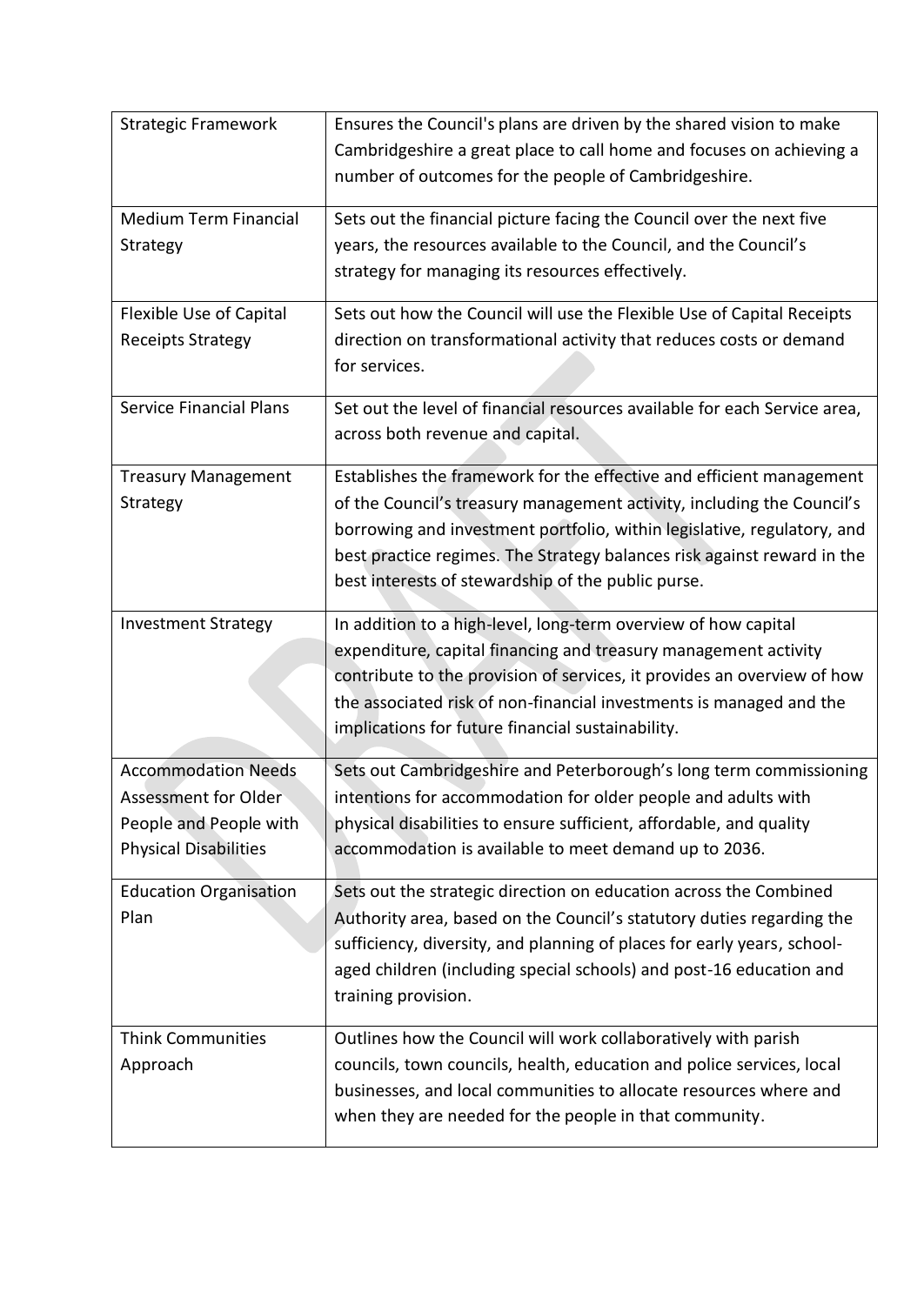| <b>Transport Investment</b><br>Strategy              | Sets out the transport infrastructure, services and initiatives that are<br>required to support the growth of Cambridgeshire.                                                                                                                                                                                                                                                                                                                                                                                                                                                                         |
|------------------------------------------------------|-------------------------------------------------------------------------------------------------------------------------------------------------------------------------------------------------------------------------------------------------------------------------------------------------------------------------------------------------------------------------------------------------------------------------------------------------------------------------------------------------------------------------------------------------------------------------------------------------------|
| <b>Transport Delivery Plan</b>                       | Provides forward visibility of all the planned highway and transport<br>capital schemes on the local network that are in all probability going<br>to be delivered within the 3-year timeframe.                                                                                                                                                                                                                                                                                                                                                                                                        |
| <b>Supporting New</b><br><b>Communities Strategy</b> | Ensures that infrastructure in new communities is designed to meet<br>the needs of the community now and in the future. Supports the<br>development of a self-supporting, healthy, and resilient community.<br>Ensures that where people's needs are greater than can be met within<br>community resources they are supported by the right services and are<br>helped to return to independence.                                                                                                                                                                                                      |
| <b>Planning Obligations</b><br>Strategy              | Sets out the Council's approach to securing developer contributions.<br>Forms the principles for the advice which officers provide, including<br>details about the service areas for which we may seek planning<br>obligations.                                                                                                                                                                                                                                                                                                                                                                       |
| Climate Change and<br><b>Environment Strategy</b>    | Sets out the Council's ambitious plans to reduce our own and the<br>county's carbon footprint, and to support others in their efforts                                                                                                                                                                                                                                                                                                                                                                                                                                                                 |
| Asset Management<br>Strategy                         | Provides detail on the framework for operational asset management.                                                                                                                                                                                                                                                                                                                                                                                                                                                                                                                                    |
| <b>County Farms Estate</b><br>Strategy               | Outlines how the estate will be managed to optimise income and<br>development returns to produce a target revenue return to the<br>Council of 4%, as well as how the estate will be managed to promote<br>rural businesses, healthy living and to protect the environment.                                                                                                                                                                                                                                                                                                                            |
| Cambs 2020 Programme                                 | Sets out the Council's plans for creating a new 'hub and spoke'<br>approach to providing Council services, allowing the Council to move<br>closer to the communities it serves and reduce pressure on the<br>congested infrastructure of Cambridge. This is not just a programme<br>of office moves, but a catalyst for change for the Council and its<br>employees to deliver services in a different way. As this programme<br>draws to a close, its successor will look at workspace and working<br>practices through best use of IT and property to reduce overall costs<br>and improve delivery. |
| <b>Commercial Strategy</b>                           | Sets out how the organisation will develop, foster, and enhance<br>commercial activity which delivers financial, environmental, and social                                                                                                                                                                                                                                                                                                                                                                                                                                                            |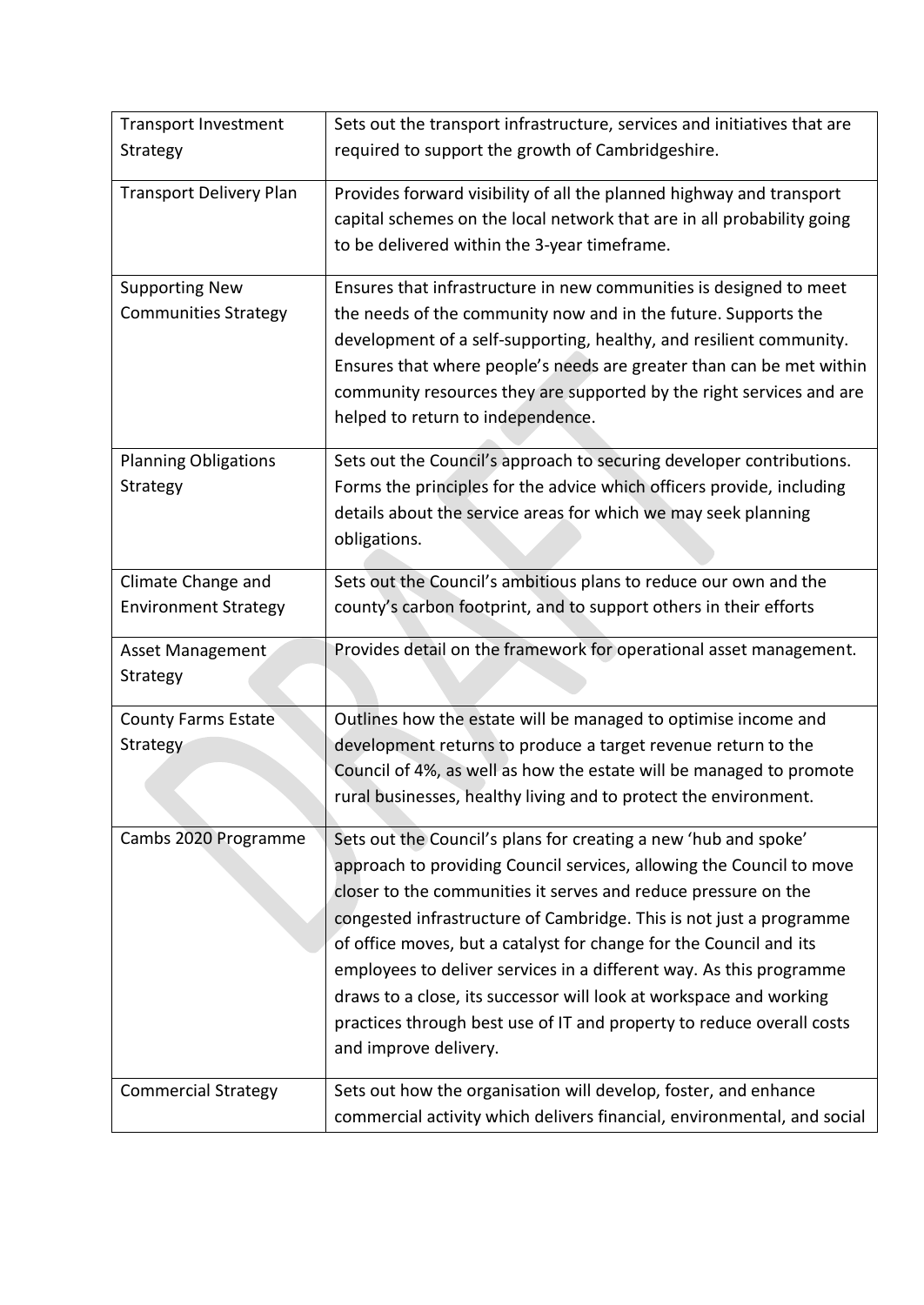|                             | value, through continuing to use its assets, skills, and position to<br>support delivery of crucial front-line services and strategic priorities                                                                                                                                                                                                                                                                                                                                                                             |
|-----------------------------|------------------------------------------------------------------------------------------------------------------------------------------------------------------------------------------------------------------------------------------------------------------------------------------------------------------------------------------------------------------------------------------------------------------------------------------------------------------------------------------------------------------------------|
| <b>IT Strategy</b>          | Articulates how staff in shared services can work effectively with<br>colleagues across both the Council and PCC to deliver more effective<br>services to our citizens. Staff need access to IT that supports this<br>vision and enables secure, easy, and robust sharing with collaboration<br>tools delivered on a cost-effective basis, with the minimum level of<br>duplicate costs for equipment and licences.                                                                                                          |
| <b>Procurement Strategy</b> | This strategy has been created in line with the current National<br>Procurement Strategy implemented in 2018 and following the<br>service's withdrawal on 1 <sup>st</sup> October 2020 from the LGSS shared service<br>partnership. It sets out how the Procurement model of delivery will<br>focus on transforming the recently repatriated Cambridgeshire<br>Procurement team to an enhanced function that operates in<br>partnership with PCC, supporting joint initiatives and Cambridgeshire<br>strategic requirements. |

# *Commercial Strategy*

To build on the ambitions and practice achieved as part of the 2019 - 2021 Commercial Strategy, the Commercial Strategy has been reviewed and re-set for the 2021-2025 period. This new strategy focuses on and reflects the changing and increasingly challenging economic, financial, and social landscape of Cambridgeshire. Priorities across the organisation in the last two years, coupled with the external impacts of Covid-19, the targeted recovery, changes to local authority funding and loan conditions, and the new Administration of CCC; require a refocus of commercial, business-like activities and practice within the Council.

In order to support an increasing and necessary focus on social value, the Commercial Strategy seeks to embed commercial expertise and practice in services that will sustainably enable the organisation's desired outcomes with pace and efficiency. The strategy is underpinned and supported by a strong base which will ensure effective procurement, contract management controls, understanding of full costs, ongoing engagement with supply chains and partners and horizon scanning, as well as ensuring current and planned income, commercial activities and funding streams remain maximised and sustainable. A suitable risk-based approach enables the Council to identify risks and mitigations and know when to embrace or reduce their potential impact. To align with services and deliver this broader strategy for the Council, three themes have been prioritised, enabling clarity and ownership:

− Assets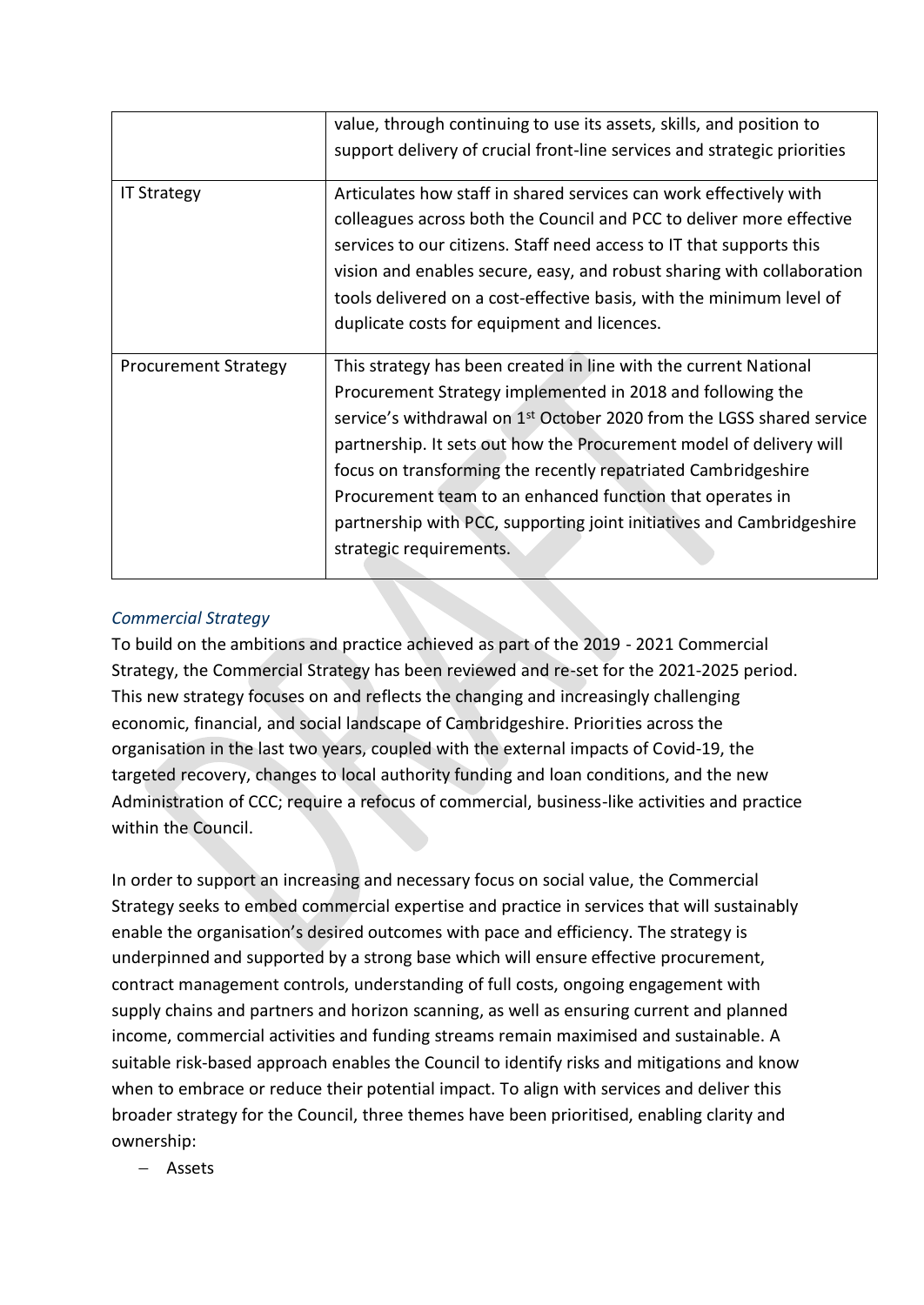- − Placemaking and Communities
- − External Environment

The strategy sets out commercial activity to include:

- − thinking about the commercial, environmental, and social return on investment for every pound the Council spends
- − making robust decisions on a consistent basis with evidence and a sound business case
- − making a surplus from trading and investments
- − maximising value for money from contractual relationships
- − considering the whole life cost of policy decisions, including market impact
- − collaborating with the market and with partners to develop alternative models for greater returns/cost efficiencies
- − considering new and innovative ways of generating income
- − maximising use of revenue and assets

Whilst all capital schemes are expected to contribute to delivery of the Council's Strategic Priorities, there are some schemes that are also expected to reliably demonstrate revenue income / savings at least equal to the debt charges generated by the scheme's borrowing requirement. These schemes are called Invest to Save or Invest to Earn schemes and will be self-funded in the medium-term. The Capital Programme includes the following Invest to Save / Invest to Earn schemes:

| <b>Scheme</b>                                             | <b>Total</b>      | <b>Total Net</b> |
|-----------------------------------------------------------|-------------------|------------------|
|                                                           | <b>Investment</b> | Return*          |
|                                                           | (fm)              | (fm)             |
| Independent Living Service: East Cambridgeshire           | 16.0              | 0.9              |
| <b>Independent Living Services</b>                        | 40.1              | <b>TBC</b>       |
| <b>Swaffham Prior Community Heat Scheme</b>               | 13.5              | 31.4             |
| Smart Energy Grid Demonstrator scheme at the St Ives Park | 4.3               | 1.3              |
| and Ride                                                  |                   |                  |
| Babraham Smart Energy Grid                                | 6.2               | 4.8              |
| <b>Trumpington Smart Energy Grid</b>                      | 7.0               | 7.0              |
| Stanground Closed Landfill Energy Project                 | 8.3               | 8.9              |
| Woodston Closed Landfill Energy Project                   | 2.5               | 8.8              |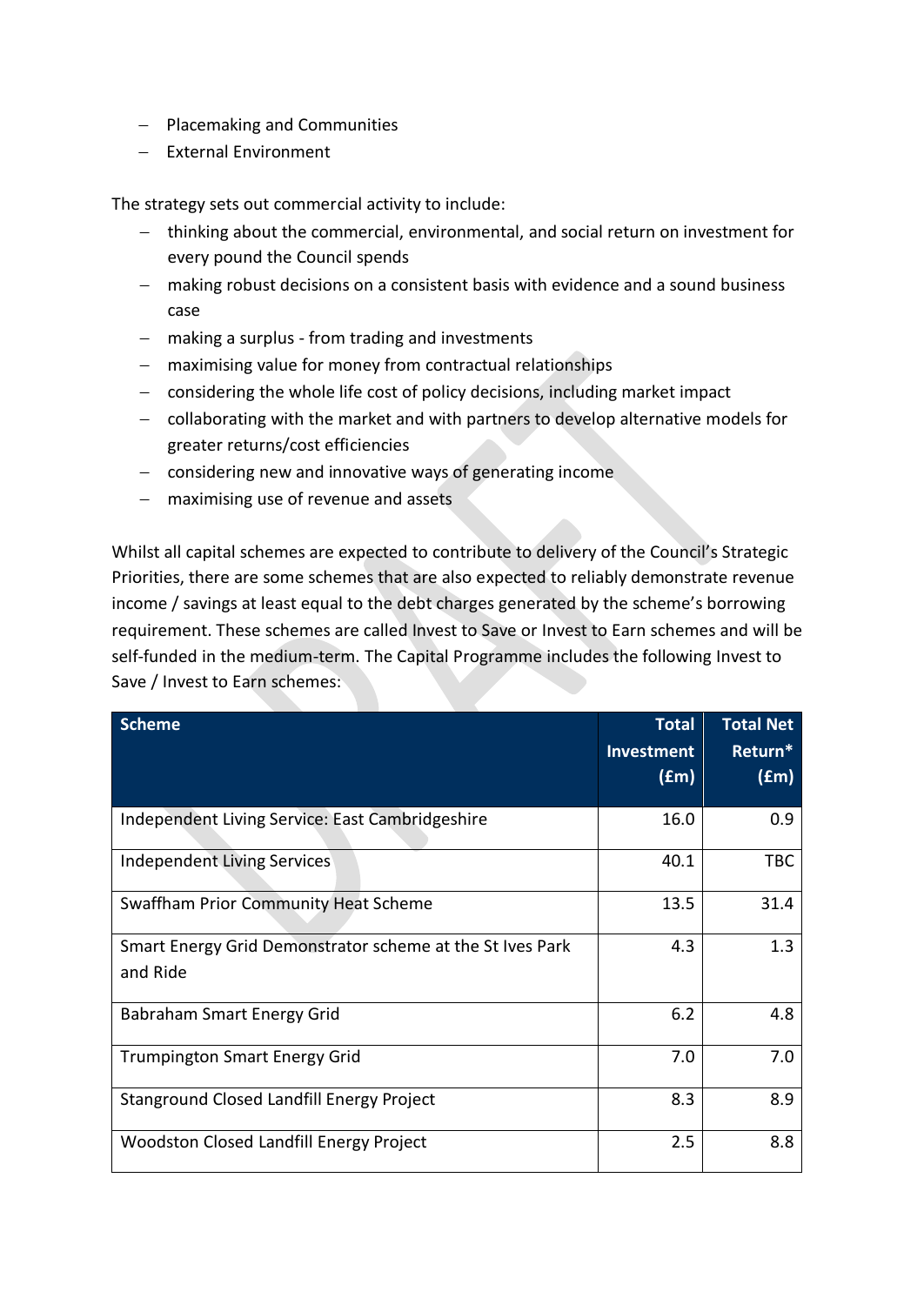| North Angle Solar Farm, Soham       | 24.4  | 40.0  |
|-------------------------------------|-------|-------|
| Housing schemes                     | 155.2 | 57.8  |
| County Farms investment (Viability) | 2.7   | 7.4   |
| <b>Shire Hall Relocation</b>        | 18.7  | 45.2  |
| <b>TOTAL</b>                        | 299.0 | 213.4 |

*\*The net return includes the cost of financing the capital expenditure and the ongoing revenue costs associated with the investment (therefore a zero net return indicates that the project has broken even).*

# *Asset Management Strategy*

The Council's Capital Strategy inevitably has strong links to the Council's property Asset Management Strategy, which provides detail on the framework for operational asset management; this includes defining the principles which guide asset management, its role in supporting service delivery and carbon reduction, why property is retained, together with the policies, procedures and working arrangements relating to property assets. The Council's Asset Management Strategy is currently under review and will be developed under the guidance of Strategy and Resources Committee.

The Strategy will focus on the key objectives of:

- − Reducing costs
- − Co-locating front and/or back-office services
- − Reducing carbon emissions
- − Adapting assets to build resilience to a changing climate
- − Increasing returns on capital
- − Opening up investment opportunities
- − Improving service delivery to communities
- − Taking advantage of lease breaks

There will also be a detailed review of existing policy and strategy, and in particular a strengthening of the Corporate Landlord model and its links into corporate strategies such as the Commercial Strategy, Think Communities and Older People's Accommodation.

## *Investment Strategy (Non-financial)*

Part of the Council's approach of dealing with the twinned pressures of reduced central government funding and growing demand for services has been to deliver better financial returns from property and asset holdings.

CIPFA's revised Prudential and Treasury Management Codes 2017 requires from 2019-20 onwards that all local authorities prepare an investment strategy, covering both financial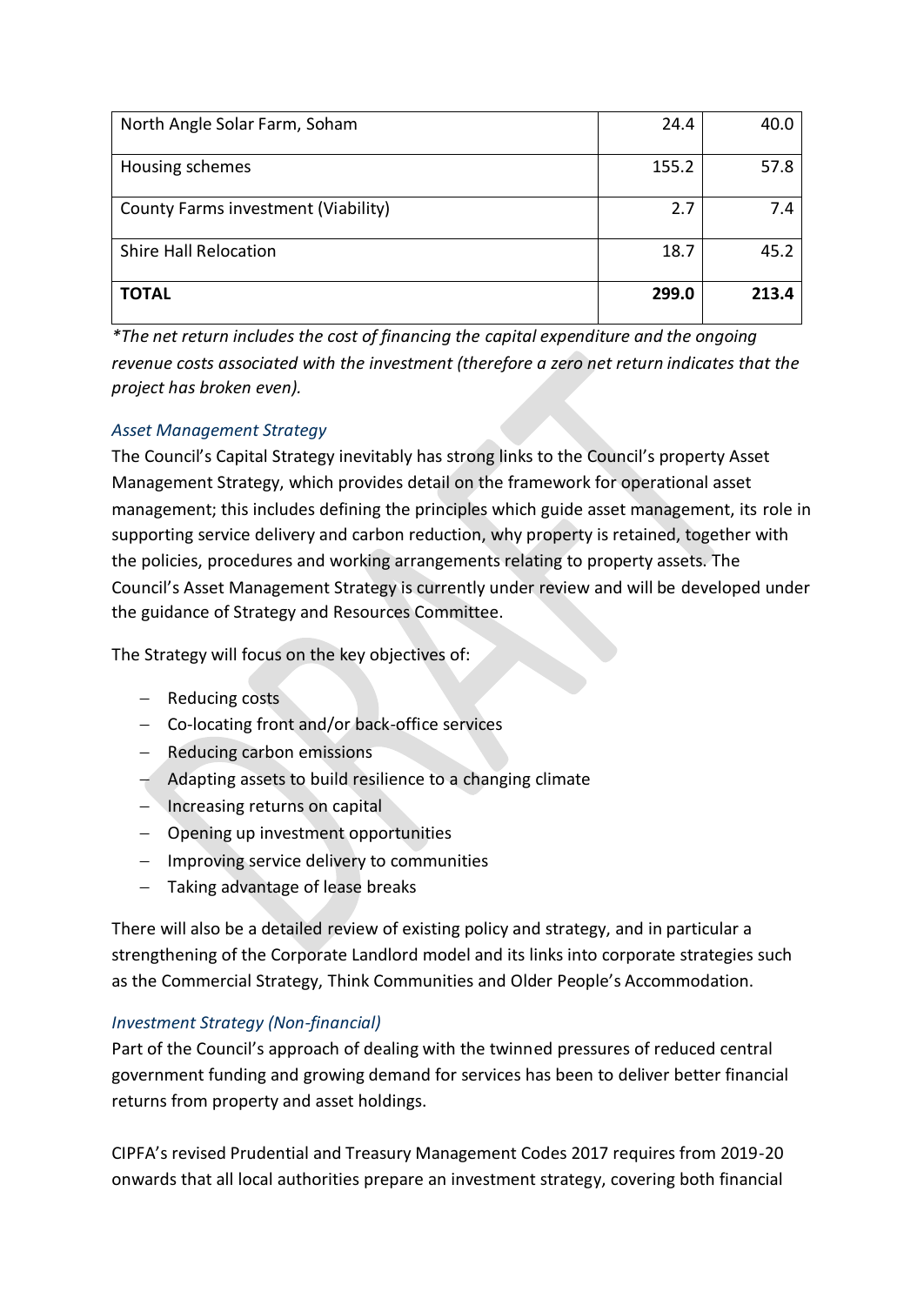and non-financial assets. The Investment Strategy for financial assets is included within the Treasury Management Strategy; for non-financial assets, it is included here and should provide (in addition to a high-level long-term overview of how capital expenditure, capital financing and treasury management activity contribute to the provision of services):

- − An overview of how the associated risk of non-financial investments is managed
- − The implications for future financial sustainability.

Any commercial acquisition carries with it a degree of risk and as this involves the investment of public funds, the rationale for engaging in such activity should be clear. As with the rest of the Capital Strategy, all investment activity has been undertaken in line with the Council's vision of 'making Cambridgeshire a great place to call home', and therefore has contributed to the following Strategic Priorities:

- − Using our public assets wisely and raising money in a fair and business-like way to reduce their carbon footprint and generate social return for all citizens of Cambridgeshire.
- − Growing financial, environmental, and social capital place-by-place by stewarding local resources including public, private, and voluntary contribution.

This has been achieved through contribution to the following Corporate Strategy theme:

− Developing strength and depth in our commercial activity.

However, recent changes to the Public Works Loan Board (PWLB) rules and anticipated changes to CIPFA's Prudential Code mean that the Council is not looking to invest further in new commercial property acquisitions beyond the current portfolio over the medium-term.

Whilst no further investment is anticipated, the Council does now hold a commercial property portfolio, and as such, still needs to consider the long-term sustainability risk implicit in becoming too dependent on commercial income, or in taking out too much debt relative to net service expenditure. There are inherent risks associated with commercial activity (for further detail see section 6h) and as such the Council has taken a measured risk approach towards supporting a proportion of its core activity with commercial income. The table below shows the forecast levels of commercial income as a percentage of net service expenditure:

| 2021-22         | $2022 - 23$     | $2023 - 24$ | $2024 - 25$ | 2025-26                             | 2026-27 |
|-----------------|-----------------|-------------|-------------|-------------------------------------|---------|
| <b>Estimate</b> | <b>Estimate</b> |             |             | Estimate Estimate Estimate Estimate |         |
| %               | %               | %           | %           | $\frac{9}{6}$                       | ℅       |

Dependency on Commercial Income: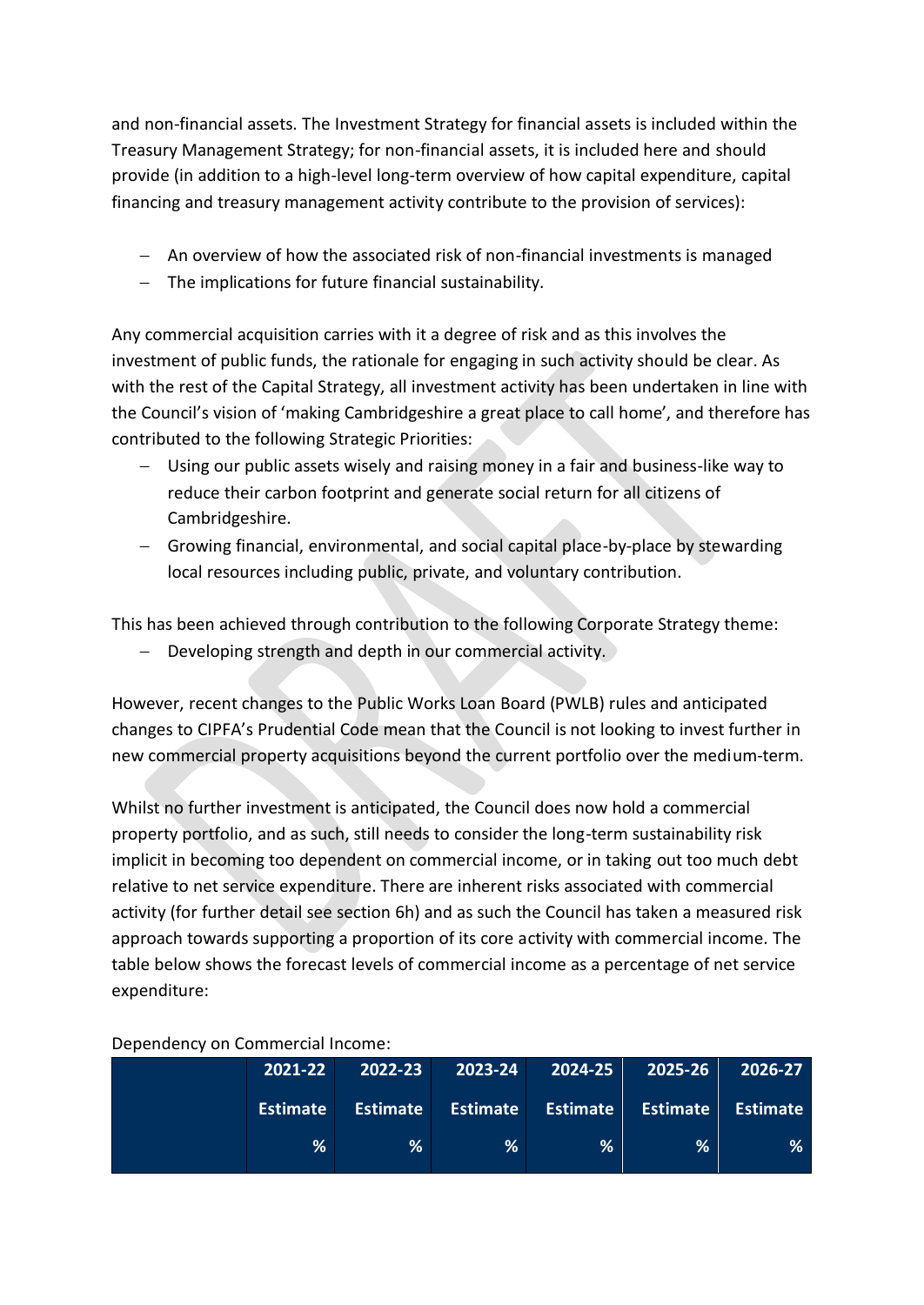| Commercial     | $-3.5%$ | $-3.7%$ | $-3.6%$ | $-4.1%$ | $-4.3%$ | $-4.2%$ |
|----------------|---------|---------|---------|---------|---------|---------|
| income* to net |         |         |         |         |         |         |
| service        |         |         |         |         |         |         |
| expenditure    |         |         |         |         |         |         |
|                |         |         |         |         |         |         |

*\* Commercial income here includes both financial and non-financial income*

As part of this Capital Strategy, the Council sets a debt charges limit at the beginning of the business planning process as a mechanism to ensure that the Council does not overcommit its revenue resources to servicing debt. This can also be reviewed in terms of debt as a proportion of net service expenditure; for details on this see section 6f. However, it should be noted that the majority of these financing costs do not relate to borrowing incurred for commercial investment, but rather to necessary borrowing required to support the Council's service Capital Programme.

There may be a need in the future to dispose of property investments. This could occur because of the need to return the investment to cash for other purposes, poor financial performance of a particular property, or poor environmental and energy performance, for example. Whilst it is expected that the majority of investments will be held for the medium to long-term in order to achieve the required return and to justify the cost of the acquisition, it is important to understand the opportunities to dispose of any investment. Therefore, as part of the investment decision, consideration has been given to the potential ways in which the Council could "exit" from the investment, such as sale to another investor, sale for redevelopment, etc.

Active monitoring of the performance of individual properties within the portfolio is undertaken jointly across the property, finance, and commercial teams. If any underperformance is identified, the Commercial Team will develop an action plan to determine how to mitigate any increase in risk or threat to ongoing security, liquidity, and yield.

# 6d. Capital Investment Plan

Including an estimated previous spend of £623.3m on active schemes, the total value of the 2022-23 Capital Programme is £1.3bn. The following chart provides the areas of spend from 2022-23 onwards; the three categories of most significant capital expenditure for the Council are schools, transport, and energy.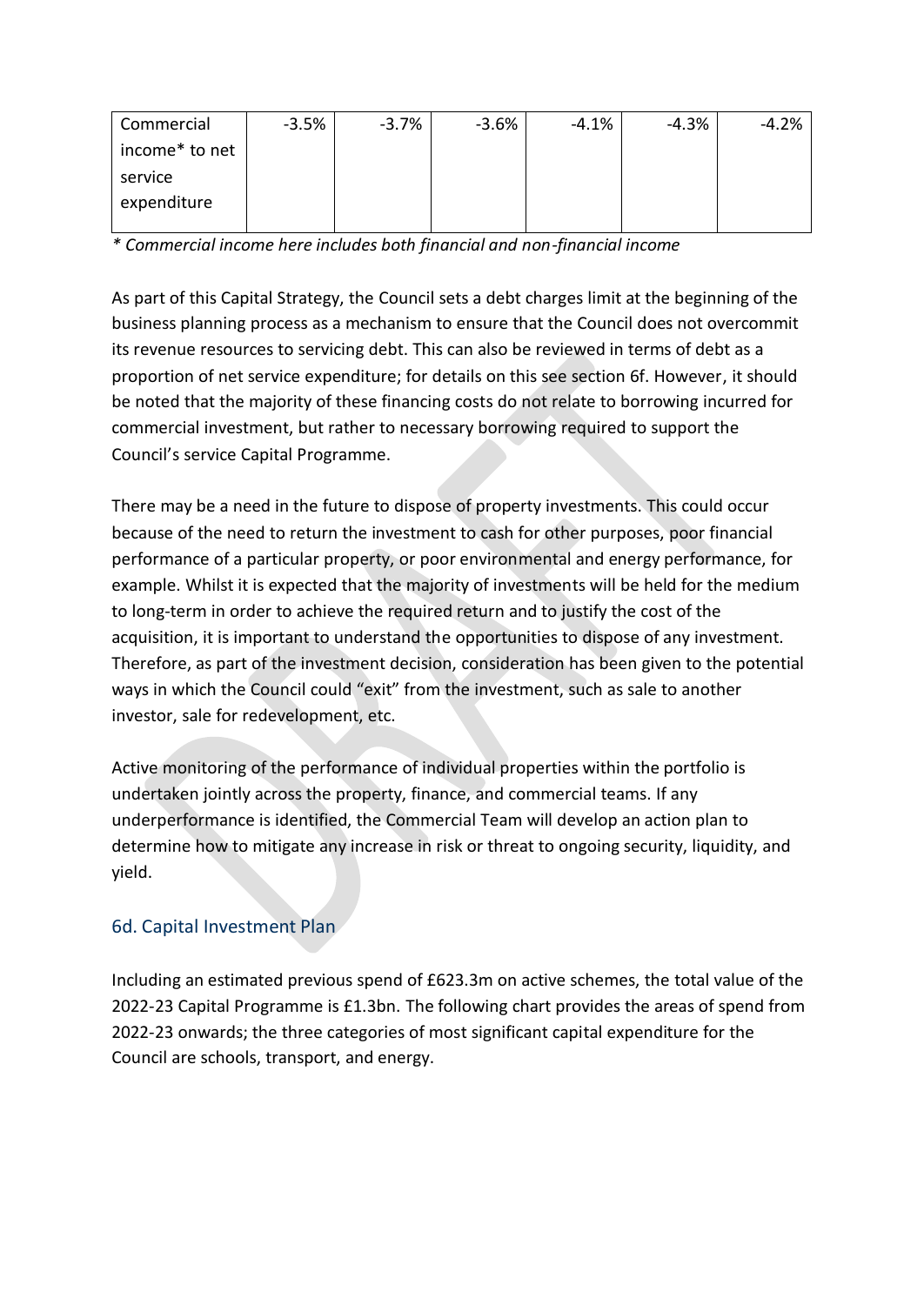

## *Schools*

| <b>Capital Scheme Category</b>     | Em    | <b>Description</b>                                    |
|------------------------------------|-------|-------------------------------------------------------|
| <b>Basic Need</b>                  | 286.9 | The population of Cambridgeshire is growing;          |
|                                    |       | therefore, additional school places are required.     |
|                                    |       | This covers early years, primary and secondary        |
|                                    |       | education for both maintained and academy             |
|                                    |       | schools, as the Council retains the statutory duty to |
|                                    |       | provide school places.                                |
|                                    |       |                                                       |
| Adaptions                          | 7.3   | Covers rebuilds after major incidents such as fire or |
|                                    |       | flooding, adaptions to bring older buildings up to    |
|                                    |       | date in line with the Department of Education         |
|                                    |       | Building Bulletin guidance, and work to address       |
|                                    |       | long-standing suitability and condition issues.       |
|                                    |       |                                                       |
| <b>Condition &amp; Maintenance</b> | 20.5  | Addresses significant condition and statutory         |
|                                    |       | compliance issues identified in maintained schools'   |
|                                    |       | asset management plans, ensuring places are           |
|                                    |       | sustainable and safe. This funding is used alongside  |
|                                    |       | Government grants and loans to fund non-carbon        |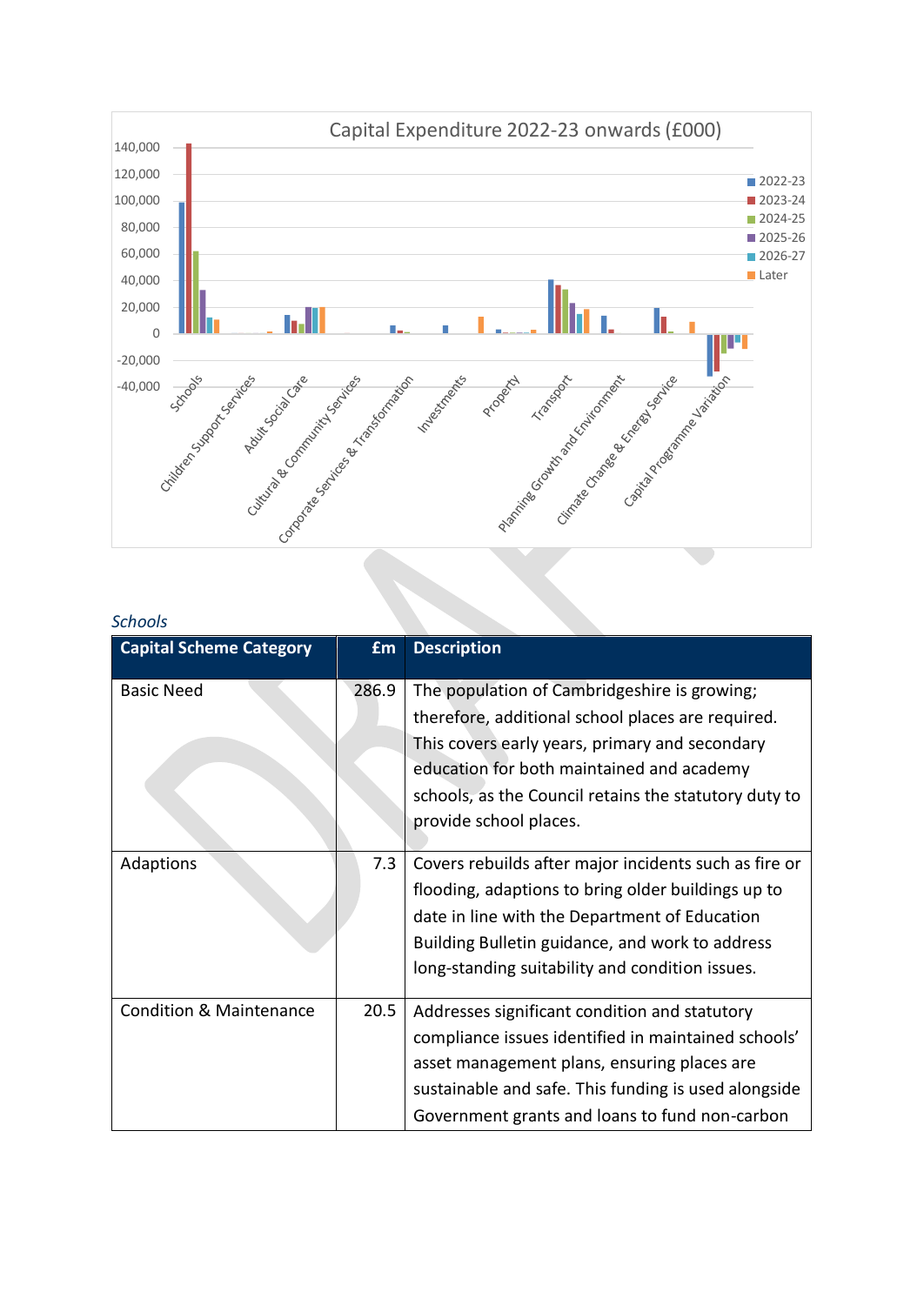|                                |      | heating solutions in some schools where oil or gas<br>boilers require replacement.                                                                                                                                                                                                                                        |
|--------------------------------|------|---------------------------------------------------------------------------------------------------------------------------------------------------------------------------------------------------------------------------------------------------------------------------------------------------------------------------|
| <b>Schools Managed Capital</b> | 6.2  | This funding is allocated directly to maintained<br>schools to enable them to undertake low-level<br>refurbishments, minor condition and maintenance<br>works, and purchase equipment such as IT.                                                                                                                         |
| <b>Specialist Provision</b>    | 32.4 | Covers both basic need provision for Special<br>Educational Need and Disability (SEND) places, as<br>well as adaptions to facilitate placement of<br>children with SEND in mainstream schools in line<br>with decisions taken by the County Resourcing<br>Panel.                                                          |
| Temporary<br>Accommodation     | 7.0  | Enables the Council to increase the number of<br>school places provided using mobile<br>accommodation. This could be related to<br>temporary increases in pupil numbers that do not<br>require long-term resolution or could be a short-<br>term solution whilst a longer-term resolution is<br>identified and developed. |

# *Transport*

| <b>Capital Scheme Category</b> | £m   | <b>Description</b>                                                                                                                                                                                                                                                                                               |
|--------------------------------|------|------------------------------------------------------------------------------------------------------------------------------------------------------------------------------------------------------------------------------------------------------------------------------------------------------------------|
| <b>Integrated Transport</b>    | 43.8 | Covers local infrastructure improvements regarding<br>accessibility, road safety engineering work, new<br>cycle route provision and the Council's contribution<br>to the Highways Agency A14 upgrade scheme.                                                                                                     |
| <b>Operating the Network</b>   | 53.6 | Carriageway and footway maintenance,<br>improvements to the Rights of Way network, bridge<br>strengthening and traffic signal replacement. It also<br>supports provision of the Integrated Highways<br>Management Centre and Real Time Bus<br>Information system, which provide real-time travel<br>information. |
| Highways & Transport           | 18.2 | One-off schemes to provide resolutions to specific<br>highways and transport issues. Examples include<br>full reconstruction of the B1050 Shelfords Road and                                                                                                                                                     |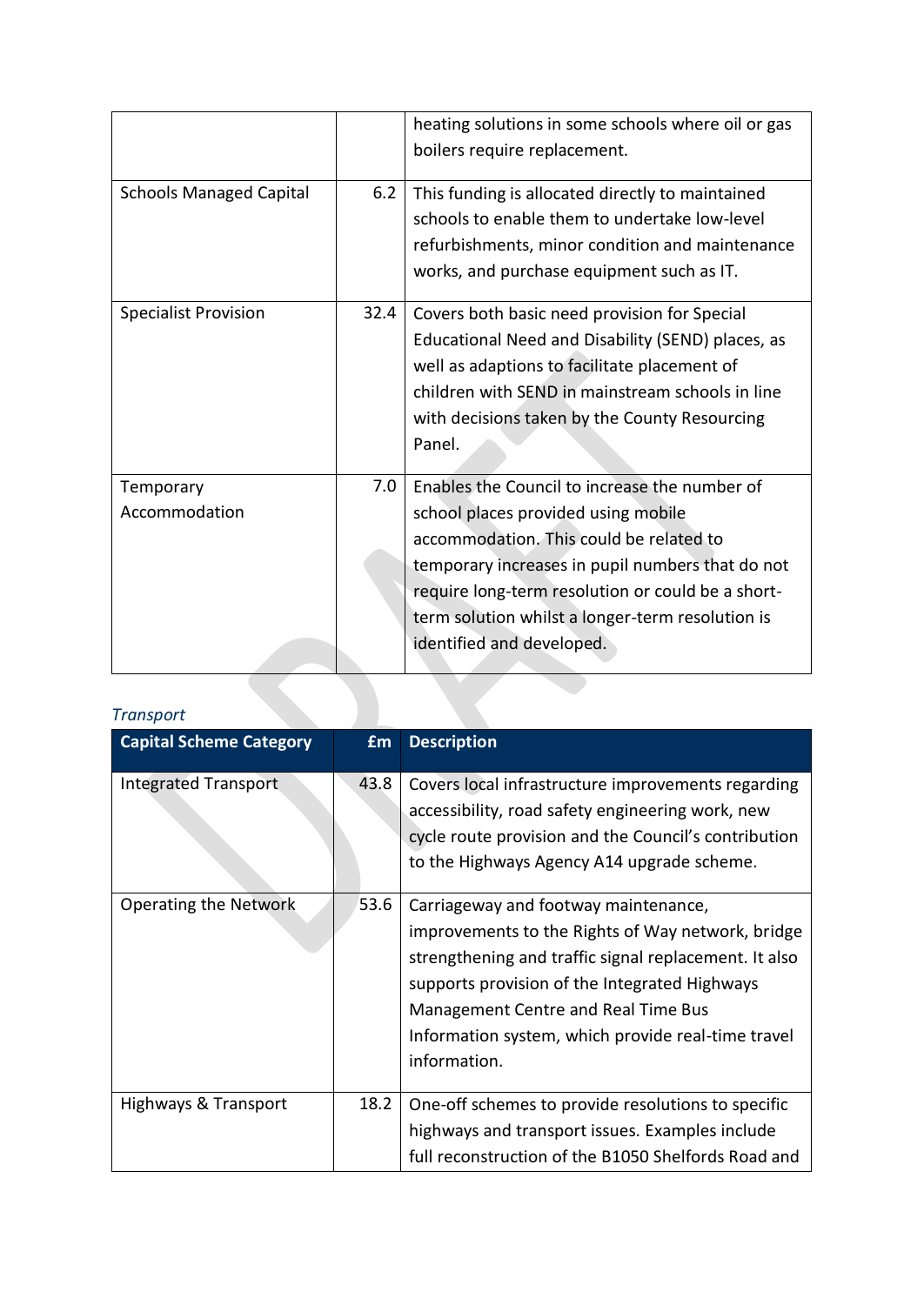|  | replacement of the King's Dyke level crossing in |
|--|--------------------------------------------------|
|  | Whittlesey.                                      |
|  |                                                  |

### *Energy*

| <b>Capital Scheme Category</b> | <b>fm</b> | <b>Description</b>                                                                                  |
|--------------------------------|-----------|-----------------------------------------------------------------------------------------------------|
| Smart energy grid              | 14.6      | Installation of low carbon energy generation assets                                                 |
| demonstrators                  |           | with battery storage on Park and Ride sites.                                                        |
| Landfill energy projects       | 10.2      | Installation of clean energy schemes on closed                                                      |
|                                |           | landfill sites.                                                                                     |
| Solar energy schemes           | 2.1       | Creation of a second solar farm and an additional                                                   |
|                                |           | solar park.                                                                                         |
| Community heat scheme          | 5.6       | This is a ground-breaking scheme enabling                                                           |
|                                |           | residents to decarbonise their heating and hot                                                      |
|                                |           | water by provision of an energy centre which will<br>supply heat via a network of underground pipes |
|                                |           | that run through the village.                                                                       |
|                                |           |                                                                                                     |
| <b>Decarbonisation Fund</b>    | 11.15     | Taking all non-school Council buildings off fossil                                                  |
|                                |           | fuels and converting to low carbon heating                                                          |
|                                |           | solutions such as air or ground source heat pumps.                                                  |

# *Capital Programme Variation*

The nature of capital planning is such that it can be difficult to accurately forecast timing of capital expenditure for each individual scheme, as it is difficult to pinpoint exactly which schemes will experience unforeseen delays. In order to ensure that this does not unduly impact on the revenue position (see section 6f below for further detail on the impact capital has on revenue), the Council employs the use of centrally calculated and allocated Capital Programme Variation budgets in order to reduce the overall level of anticipated borrowing each year to a more accurate level. These budgets are calculated by applying a percentage reduction at Service level to the programme, based on several factors such as historical slippage, the nature of the current schemes in the programme, etc. This explains why the expenditure for this area in the chart above is negative. As slippage forecasts are reported throughout the year, they are offset against the variation budgets for each Service, leading to a balanced outturn overall up until the point when rephasing exceeds this budget.

Further detail on all schemes can be found within the individual service finance tables (Section 3 of the Business Plan).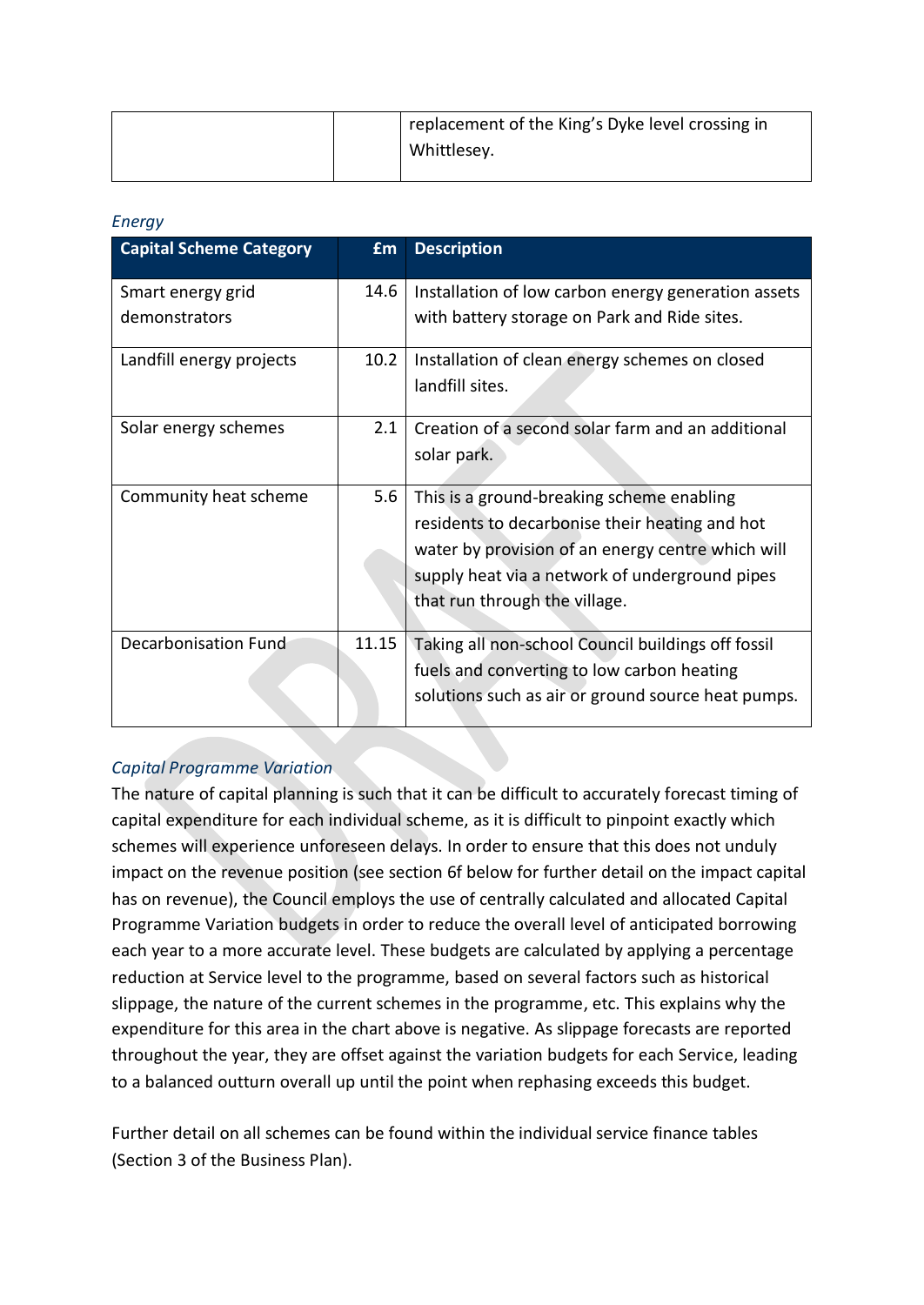# 6e. Funding the Strategy

Capital expenditure is financed using a combination of the following funding sources:

| <b>Earmarked Funding</b> | Central Government and external grants                                                                   |
|--------------------------|----------------------------------------------------------------------------------------------------------|
|                          | Developer contributions (Section 106), Community Infrastructure Levy<br>(CIL) and external contributions |
|                          | Private Finance Initiative (PFI) / Public Private Partnerships (PPP) <sup>1</sup>                        |
| Discretionary<br>Funding | Central Government and external grants                                                                   |
|                          | <b>Prudential Borrowing</b>                                                                              |
|                          | <b>Capital Receipts</b>                                                                                  |
|                          | Revenue funding                                                                                          |

The 2022-23 ten-year Programme, worth £642.1m, is budgeted to be funded through £465.1m of external grants and contributions, £30.0m of capital receipts and £147.0m of borrowing.



Prudential borrowing (repayable) normally arises through timing differences between expenditure and receipt of income. This is common in relation to schemes funded, or partfunded, by developer contributions where the timing of the contribution is determined by

<sup>&</sup>lt;sup>1</sup> This source of funding is no longer available for new schemes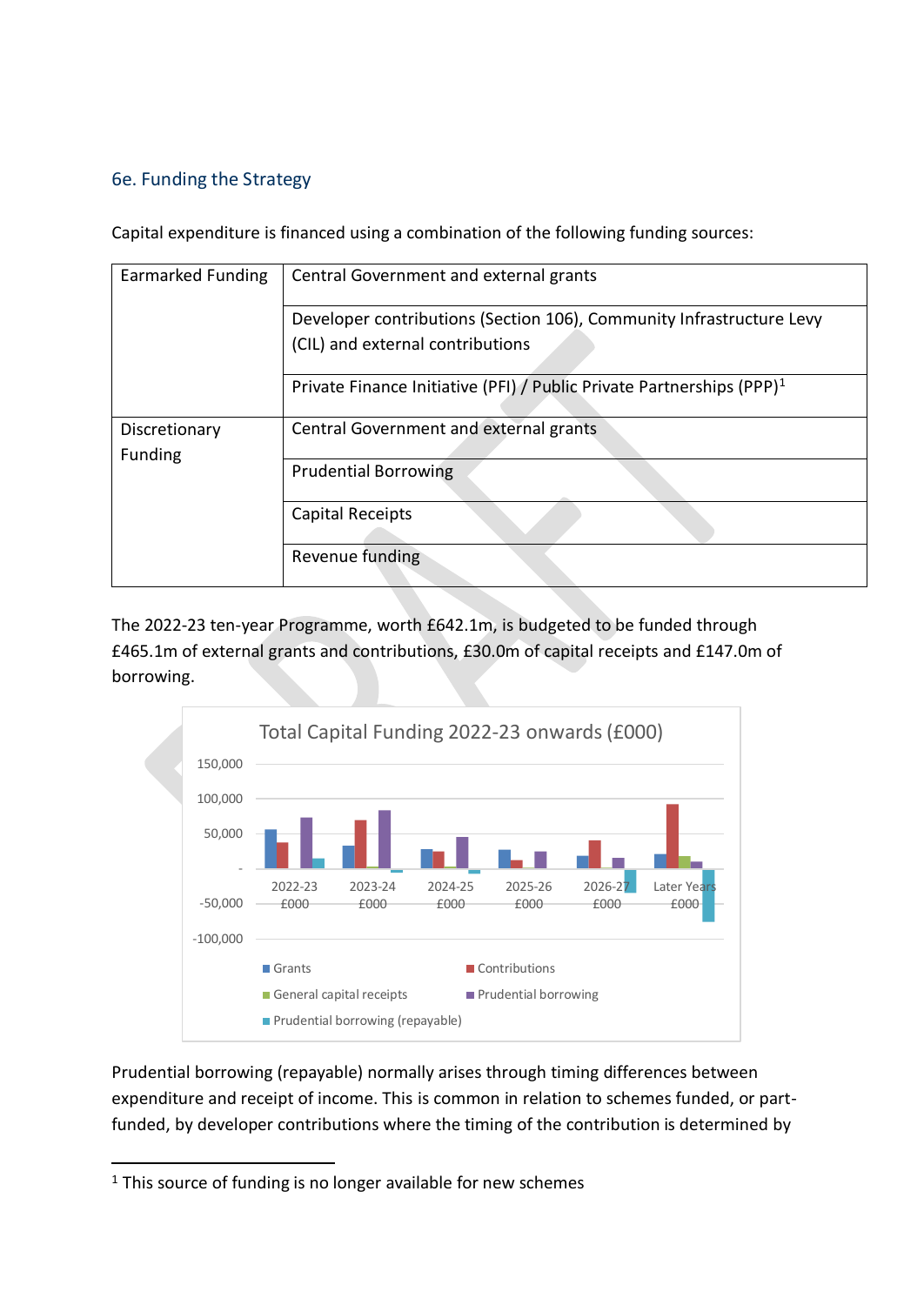the pace of development and meeting certain triggers, whereas the infrastructure may be required at an earlier point. For example, a new school may be required early on in a development, even though it will not reach capacity (and therefore will not trigger all of the funding milestones usually linked to the number of housing completions) for several years. Prudential borrowing (repayable) will also be used to fund capital loans to other organisations; these loans will eventually be repaid, therefore over the life of the programme the borrowing required is zero; this explains the negative Prudential borrowing (repayable) in latter years in the above chart.

#### *Government Grants*

Councils have received one-year funding envelopes for three years in a row, which hampers the Council's ability to make efficient and effective decisions over long-term financial planning. The lack of certainty has been further exacerbated by the number of financial reforms which have been put on hold, particularly during the pandemic. The Government announced in September that a Comprehensive Spending Review covering the period 2022- 23 to 2024-25 would be concluded on 27<sup>th</sup> October 2021 alongside the Autumn Budget. It is unclear at this point whether the Local Government Finance Settlement will also cover the same period or will remain as a one-year allocation, which is not conducive to robust financial planning, particularly in relation to capital.

## *Government Grants - Highways*

As part of the National Infrastructure delivery Plan, a National Productivity Investment Fund (NPIF) was created to provide an additional £1.1bn of funding by 2020-21 to relieve congestion and deliver upgrades on local roads and public transport networks. In 2018-19, a £1.7bn Transforming Cities Fund was created out of the NPIF to target projects that drive productivity by improving connectivity, reducing congestion, and utilising mobility services and technology; the Cambridgeshire and Peterborough Combined Authority (CPCA) was allocated £74m from this fund. Key measures in relation to the Cambridge-Milton Keynes-Oxford corridor have also been announced, including a commitment to build up to 1 million new homes in the area by 2050, £5m to develop the proposals for Cambridge South Station, and construction on key elements of the Expressway between Cambridge and Oxford, ready to be open by 2030.

In addition to the Highways Maintenance formula allocation, the Department for Transport (DfT) have previously provided a Challenge Fund and an Incentive Fund. The Challenge Fund was to enable local authorities to bid for major maintenance projects that are otherwise difficult to fund through the normal maintenance funding; in 2020-21 this was amalgamated into the Pothole Fund. The Incentive Fund is to help reward local highway authorities who can demonstrate they are delivering value for money in carrying out asset management to deliver cost effective improvements. Each authority self-assesses themselves against set criteria that determines which of three bands they are allocated to (Band 3 being the highest performing). The Council continues to be successful in maintaining Band 3 status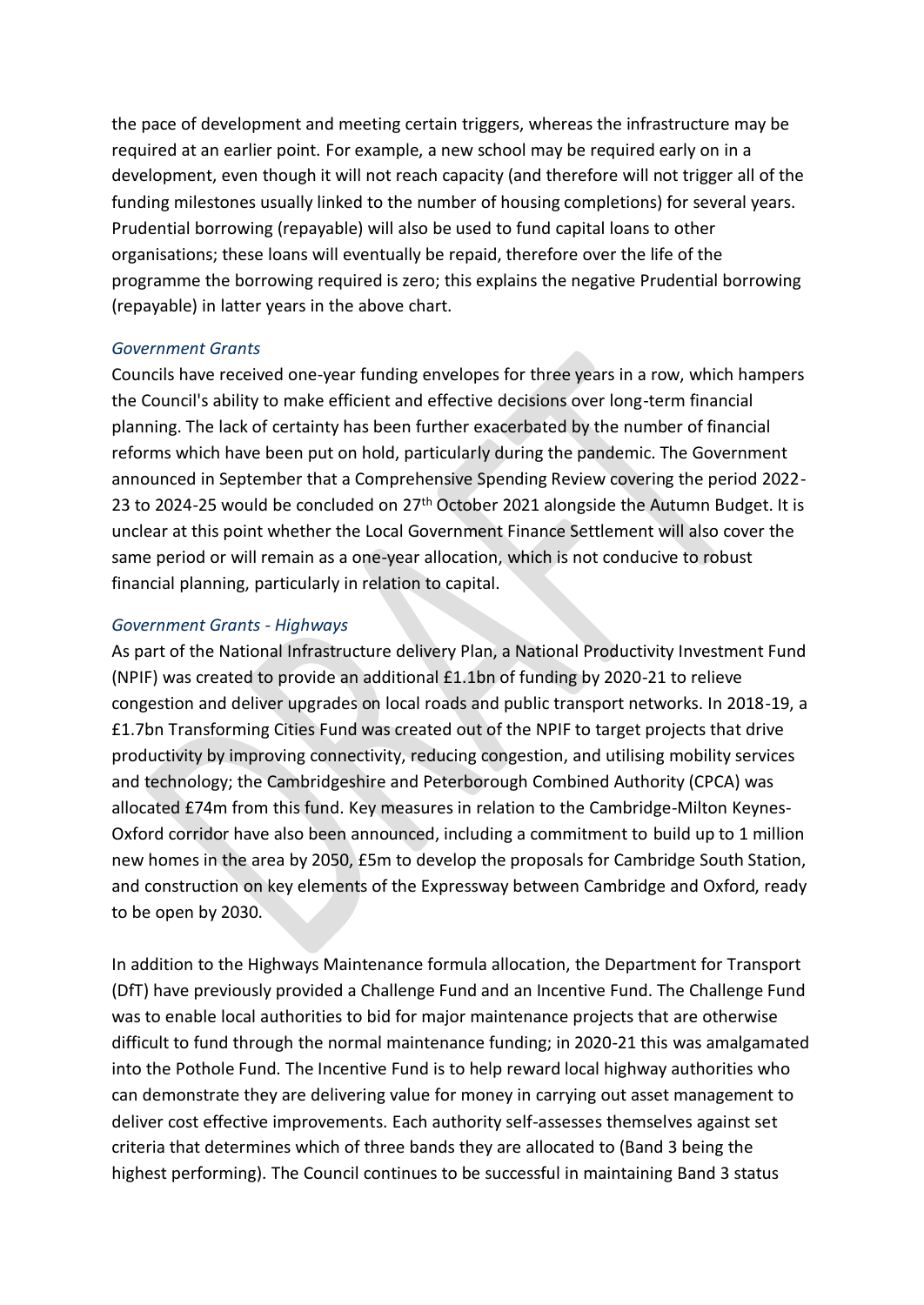and for 2021-22 has secured the maximum funding available of £10.2m. However, this represents a 29% reduction in needs and incentive-based funding as compared to 2020-21 when the Council received £14.6m. This is reflective of a £250m reduction in the overall national allocations. We await DfT to provide any indication of the grant funding to be provided for 2022-23, which is anticipated later this year.

The 2019 Conservative Manifesto committed to an additional £2bn of additional funding for pothole repair; £500m per annum from 2020-21. For 2020-21, the funding provided by DfT came via the new Pothole Fund, which was an amalgamation of Challenge Fund monies and the old Pothole Action Fund. This resulted in additional funding and the Council was allocated £10.2m in 2020-21 and a further £8.3m in 2021-22. This does not include the former Challenge Fund and Pothole Action Fund monies and therefore represents an 18% reduction in potholes funding as compared to 2020-21.

In the Spending Review 2021, the Government announced:

- £2.7bn over the next 3 years for local roads maintenance.
- £3bn of bus investment, including £1.2bn for bus transformation deals in England to deliver London-style services, fare, and infrastructure improvements, and a further £355m new funding for zero emission buses.
- £2bn of investment in cycling and walking to build hundreds of miles of high-quality, segregated bike lanes and other facilities to improve cyclists' safety. This includes £710m of new investment in active travel funding over the next 3 years.

Any allocations of this grant to Cambridgeshire will be factored into the business planning process as they are announced.

As the CPCA is now the local transport authority it therefore receives the above DfT local transport authority designated funding, but the CPCA continues to commission the Council to carry out the required works on the transport network.

# *Government Grants – Levelling Up*

In his first speech as Prime Minister, Boris Johnson promised to 'level up across Britain' and 'answer the plea of the forgotten people and the left-behind towns'. Furthermore, the Queen's Speech 2021 said that the Government would "level up opportunities across all parts of the United Kingdom, supporting jobs, businesses and economic growth and addressing the impact of the pandemic on public services". The Budget 2021 document stated that "the government will publish the Levelling Up White Paper by the end of 2021, setting out in more detail the framework and next steps towards levelling up opportunities and boosting livelihoods across the country". The Levelling Up White Paper will provide further information on the Government's plans to enable more areas to agree ambitious devolution deals, where there is local support, and to strengthen existing devolution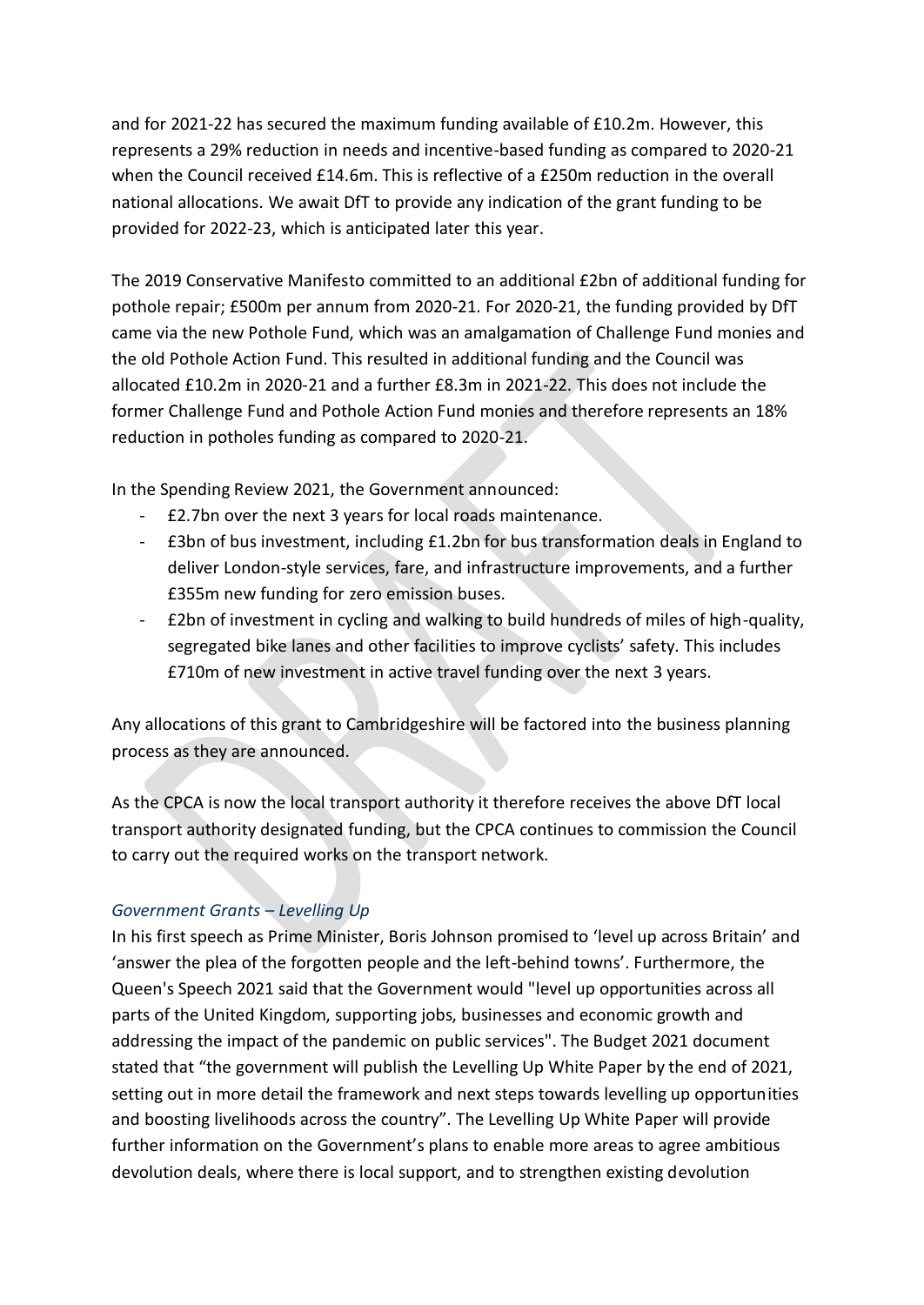arrangements to ensure local leaders can get on and deliver. So far, the following announcements have been made:

- **Levelling Up Fund**  A £4bn fund; round 1 allocations total £1.7bn and will fund 105 projects. None of the local authorities in Cambridgeshire have received any funding under this round.
- **Community Ownership Fund**  The first 21 projects, which will help communities across the UK protect and manage their most treasured assets, have been announced (none relate to Cambridgeshire). The Fund is being delivered over at least 8 bidding rounds.
- UK Shared Prosperity Fund Over £2.6bn has been allocated to the UK Shared Prosperity Fund (UKSPF) to help people access new opportunities across the UK.
- **Towns fund**  Continued regeneration of some 170 high streets, town centres and local communities across England will occur through the Towns Fund. No funding has been allocated to towns in Cambridgeshire.
- **Street Heritage Action Zone**  Continuing the successful High Street Heritage Action Zone programme in England to revive 67 historic high streets.
- **Freeports**  up to £200m has been announced to deliver eight Freeports in England, creating regions that will flourish as hubs for global trade and investment.
- **Levelling Up Parks Fund**  £9m Levelling Up Parks Fund, funding over 100 new parks in 2022-23 to ensure equal access to parks in urban areas that are deprived of green space.
- **Sports Facilities**  The Government will fund up to 8,000 community multi-use sports and football pitches, as well as refurbish more than 4,500 tennis courts, to improve access to sport facilities.
- Youth Services To support young people, investment of £560m in youth services in England, including through the Youth Investment Fund and National Citizen Service.

# *Government Grants – Environment*

A new discounted interest rate was introduced in 2018, accessible to authorities for 3 years to support up to £1bn of infrastructure projects that are 'high value for money'. The Council submitted two bids to access this discounted interest rate; in November 2019 it was notified that the bids had been successful, and the Council can now secure £61m of borrowing at a discount of 1.4% below standard PWLB borrowing rates. This will support a variety of energy investment and community energy schemes to be delivered by 2023-24. The first tranche was accessed in March 2020 when the Council applied for £8m at the discounted rate, followed by a second tranche of £6m in August 2021.

Following on from this, the UK Infrastructure Bank (UKIB) opened for business in June 2021 and is expected to unlock more than £40bn of infrastructure investment. The Council is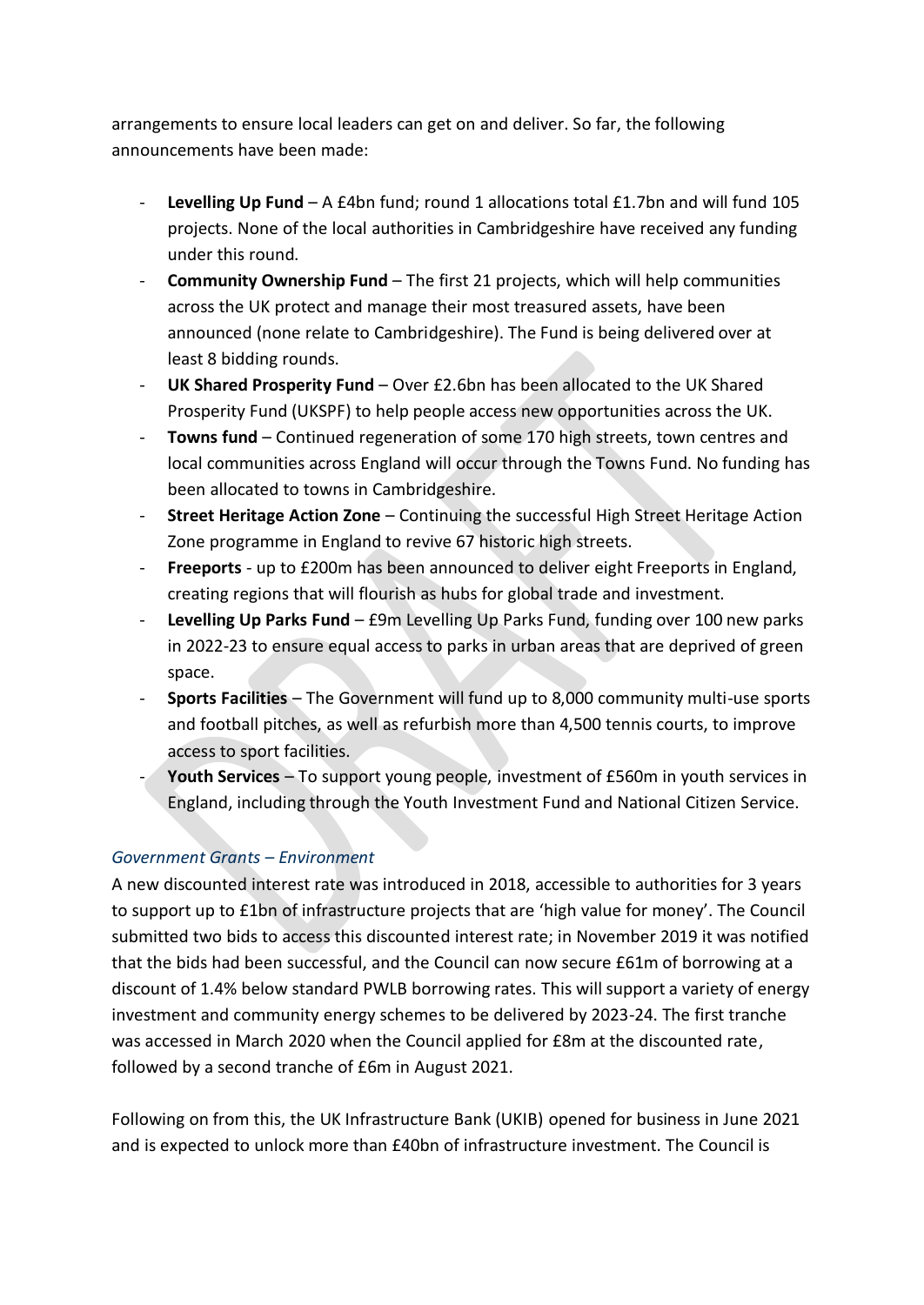evaluating whether any of our energy schemes in particular should apply for this investment.

The Government has also set up several grant schemes to support the retrofit of existing buildings called the Public Sector Decarbonisation Fund, Community Heat Fund, Home Upgrade Grants, a 'Prospering from the Energy revolution' fund and a whole stream of other pump prime funding. It has also brought forward the Environment Bill and Agriculture Act; these will bring inward investment to change the way we do things and value public goods. It will be important to scope the range of Government opportunities and plan how to draw down this investment to support our Capital Strategy and Strategic Priorities.

## *Government Grants - Education*

The Government allocates capital funding to enable authorities to provide sufficient school places for every child who needs one, as well as ensuring that longer-term capital allocations are made in order to aid planning for school places. Unfortunately, the current methodology used to distribute funding for additional school places does not always reflect the Council's need, requiring additional borrowing on top of grants received. Almost all of this need relates to infrastructure that the Council has a statutory responsibility to provide, therefore there is limited flexibility for the Council in deciding whether to proceed with these schemes and allowing for their costs within the capital programme.

The Council seeks to maximise its Basic Need funding by establishing how the funding allocation model works and providing the School Capacity (SCAP) data to the Department of Education (DfE) in such a way as to maximise the Council's allocation. As the Government has announced a three-year spending review for the period 2022-23 to 2024-25, it is hoped that three-year Basic Need funding allocations will be announced by the DfE in due course. However, based on the SCAP return principles, the Council is anticipating a significantly reduced level of funding than received for 2022-23. This obviously adds a level of uncertainty to the Council's longer-term capital planning.

The DfE has also revised the methodology used to distribute condition allocations in order to target areas of highest condition need. The funding now consists of a weighted pupil element, banded condition scores, and a location factor to represent increased costs as determined by the Building Cost Information Service. The DfE have also increased the funding rate from £115.15 to £146 per pupil before other factors are applied. Transitional arrangements are in place to offer protection to ensure no eligible body receives less than the 2020-21 funding level. Cambridgeshire did not require this protection in 2021-22.

The National Infrastructure Delivery Plan commits to investment of £23bn over the period 2016 to 2021 to deliver 500 new free schools, over 600,000 additional school places, rebuild and refurbish over 500 schools and address essential maintenance needs. To date, the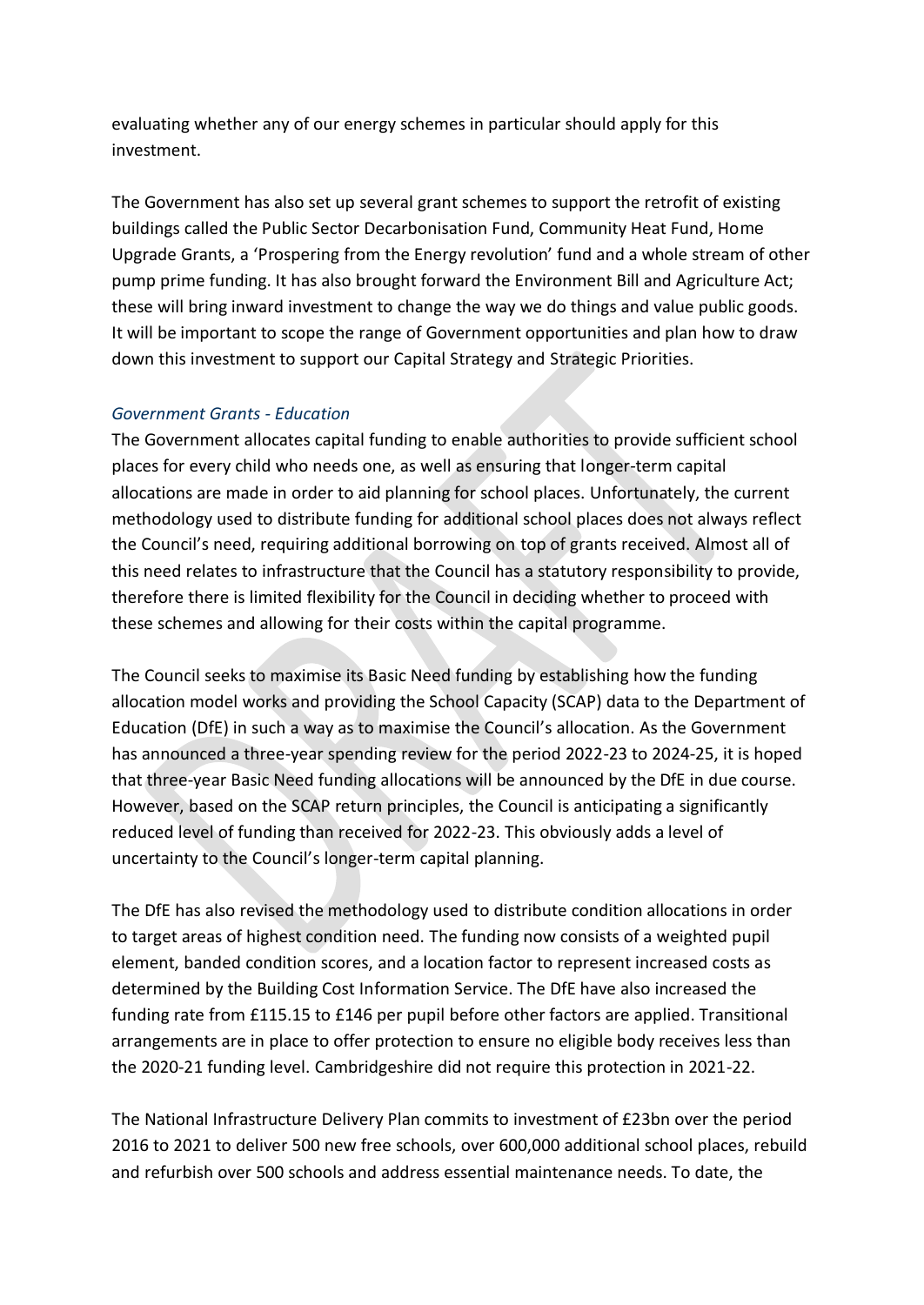Government has given approval to 9 new free schools in Cambridgeshire to preimplementation stage. Not all of these, however, are in areas where the Council has an identified basic need requirement. 12 bids were applied for in Cambridgeshire under Wave 13, however there were much stricter criteria in place around this wave and none of the bids were successful. 2 further bids were submitted under Wave 14 of which one was successful: a new Secondary Free School in Wisbech, which is being funded by the Education Funding Agency.

The Spending Review 2020 announced a further 500 new schools will be built over the next decade across the country. This was reaffirmed in the Spending Review 2021, alongside an announcement of £2.6bn to be spent on creating 30,000 new school places for children with special educational needs and disabilities. The Council has recently responded to a DfE consultation on the criteria for the prioritisation and selection of schools for inclusion within the programme. The response also identified those schools in Cambridgeshire that were in most urgent need of investment.

## *Developer Contributions and Capital Receipts*

The strong housing market and prospects of economic recovery have given confidence to housebuilders and developers, which, coupled with increasing investment in Build to Rent, has led to rising demand for development land. New home completions are above pre-Covid levels, with levels in February to mid-March 12% higher than in 2020, according to Energy Performance Certificates for new dwellings. And despite the changes to Help to Buy, forward sales by the major housebuilders remain robust, with some housebuilders between 50% and 70% forward sold for 2021 completions. As a result of the stronger-than-expected market, having completed more homes and scaled back land-buying activity in 2020, housebuilders need to replenish and add to their immediate land supply to continue delivering homes over the short to medium term. However, a key obstacle for the construction industry is addressing ongoing challenges in securing building materials. Issues around labour are increasing, particularly with skilled trades like bricklayers and carpenters, and even finding qualified professionals such as quantity surveyors is becoming more problematic.

Office take-up has remained below trend in 2021, but some sectors such as life sciences remained strong. The commercial real estate firm CBRE predicts that office take-up for 2021 in the UK will surpass the record lows seen in 2020 but will remain significantly below trend with a forecast decline of 5.3% in UK office rental values for 2021; and a decline in UK office capital values of 2.2% over the same period. CBRE maintains the view that there will be a transition towards a more hybrid form of office work. Sentiment towards commercial real estate is improving but there remains a significant divergence in performance between highly prized industrial and logistics units and out of favour retail.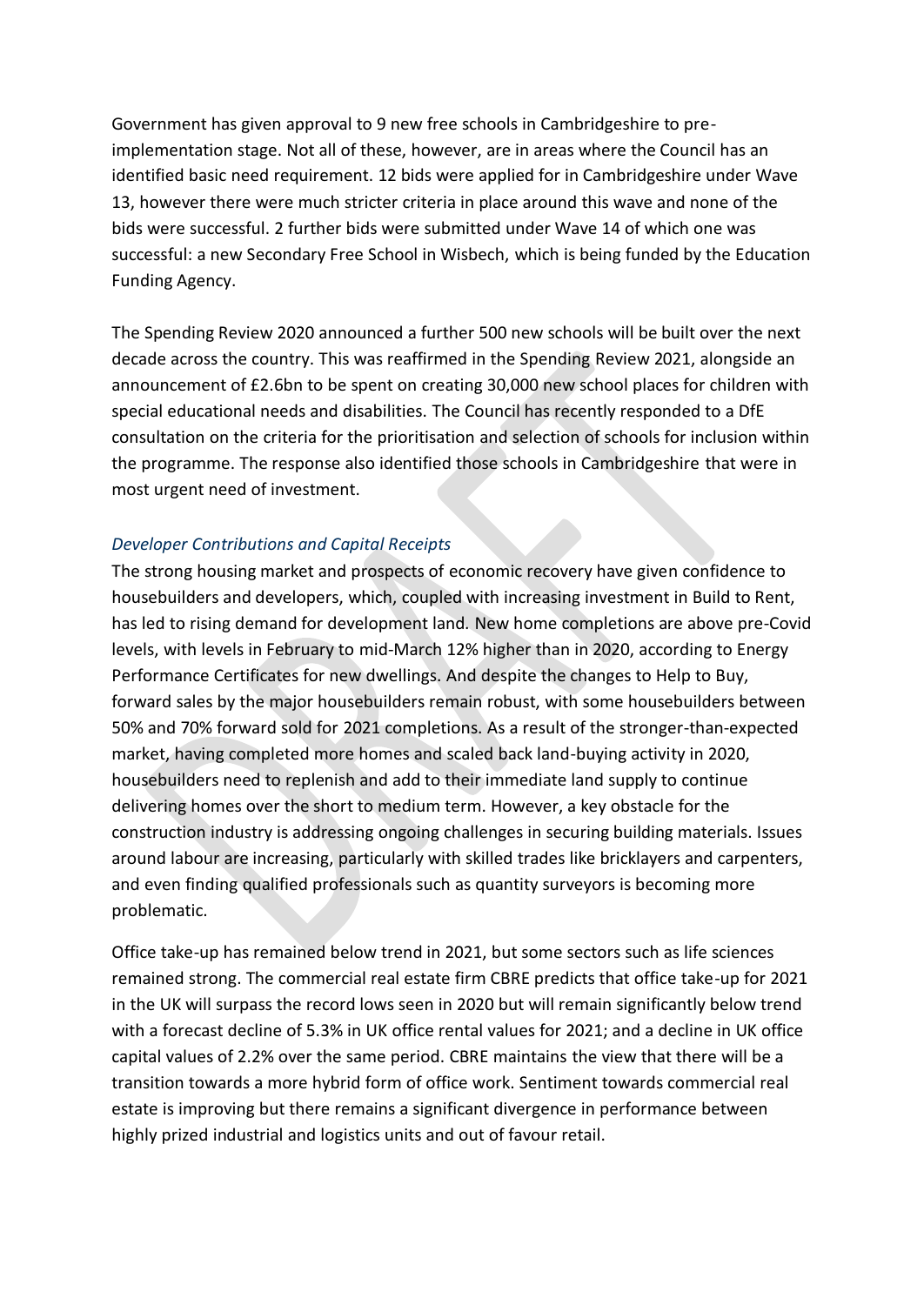This highlights that the impact of Covid-19 is mixed across differing sectors of the property market, both nationally and locally. However, the strong housing market suggests that the Council's ability to fund capital investment through the sale of surplus land and buildings, or from contributions by developers will not be severely impacted moving forward.

The Government has declared a climate emergency and set a target to reduce carbon emissions by 78% by 2025 based on the recommendations of the Climate Commission on the  $6<sup>th</sup>$  carbon budget. This in turn should set the country on course to deliver its final target of net-zero carbon emissions for the UK by 2050. Delivering the changes required for the net-zero target will require significant investment into energy infrastructure to facilitate the changes from oil and gas infrastructure for heating homes and transport onto electricity and hydrogen as the main infrastructures plus there will be including regulatory change, regarding planning in particular, as this will shape standards for new developments. Whilst the development industry reacts to these changes, some impact may be felt on developer contributions unless there are also changes made to development viability economics to reflect the new climate and biodiversity emergencies.

The Council will re-invest 100% of all capital receipts received (after funding costs of disposal up to the allowable limit of 4% of receipt) back into the Capital Programme, focusing these on schemes that generate an ongoing revenue return.

## *Community Infrastructure Levy (CIL)*

CIL works by levying a charge per net additional floor space created on all small-scale developments, instead of requiring developers to pay specific contributions towards individual projects as per the current developer contribution process (Section 106, which is still in place for large developments). Although this is designed to create a more consistent charging mechanism, it also complicates the ability of the Council to fund the necessary infrastructure requirements created by new development due to the changes in process and the involvement of the city and district councils who have exclusive legal responsibility for determining expenditure. The Council therefore generally receives a much lower proportion of the cost of infrastructure requirements through CIL contributions.

Huntingdonshire and East Cambridgeshire District Councils are currently the only districts within Cambridgeshire to have adopted CIL. Cambridge City Council, South Cambridgeshire District Council and Fenland District Council currently have no plans to implement CIL.

Moving forward, the Council will also need to consider the use of carbon off-set funds, where developers pay into a fund in order to effectively purchase off-set credits, rather than meet their whole carbon reduction obligation through on-site measures. The fund will then pool payments for investment into priority carbon reduction projects. Consideration will need to be given to how these funds could work and the type of regulation that may come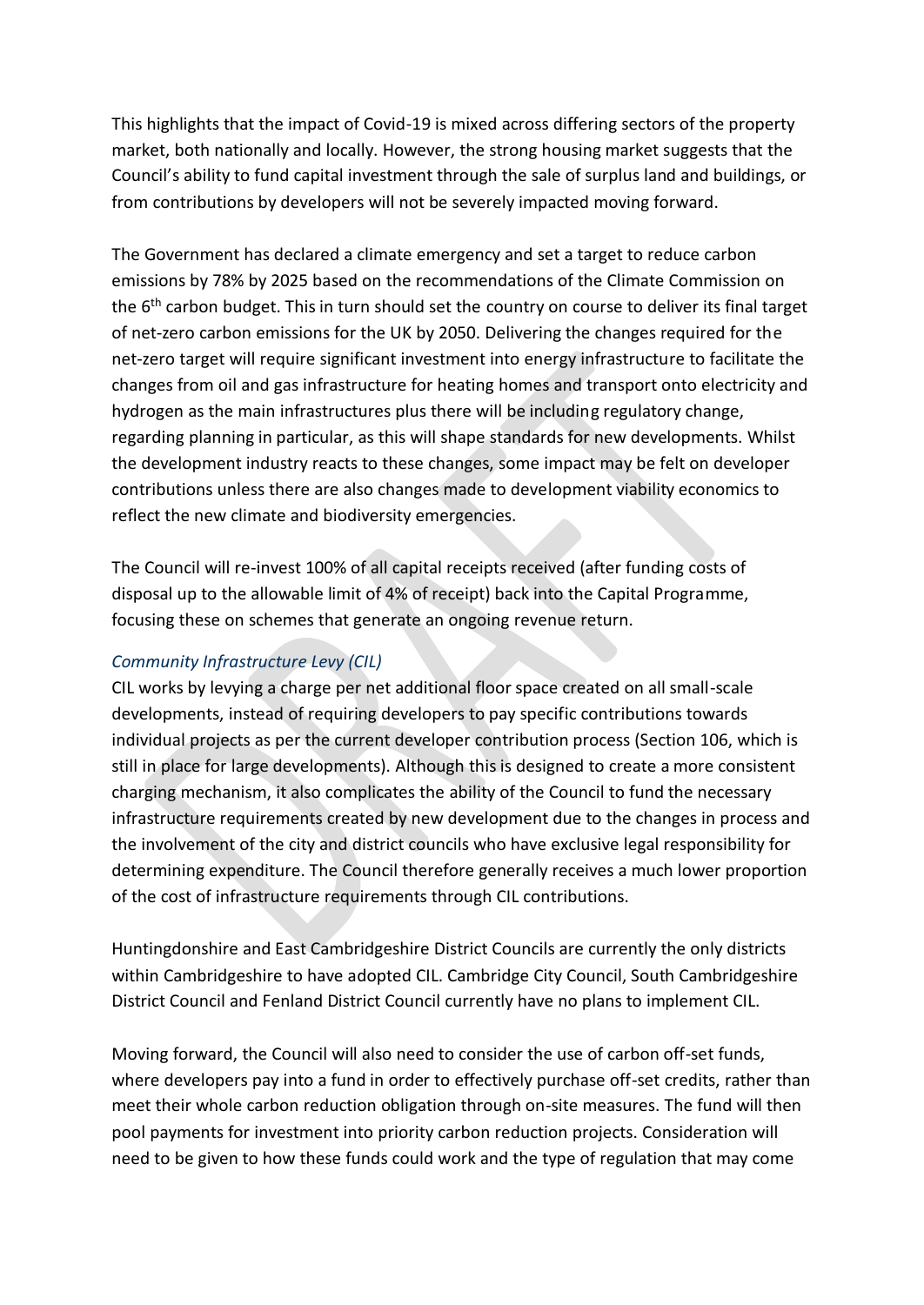forward as a result. Accessing this type of opportunity may be a future means of funding public infrastructure created as a result of development.

## *Borrowing*

The Council will only look to borrow money to fund a scheme either to allow for schemes that will generate payback and/or reduce future carbon liabilities (via either financial/carbon savings or through income generation), or if all other sources of funding have been exhausted but a scheme is required. Despite this, the Council has an affordability gap of £147.0m over the ten-year programme, which is due to be funded by borrowing.



# 6f. Revenue Implications and Affordability

All capital schemes have a potential two-fold impact on the revenue position, due to:

- − the cost of borrowing through interest payments and repayment of principal (called Minimum Revenue Provision), or through the loss of investment income; and
- − the ongoing revenue impact of the scheme (such as staff salaries, utility bills, maintenance, administrative costs etc.), or revenue benefits (such as savings or additional income).

To ensure that available resources are allocated optimally, capital programme planning is determined in parallel with the revenue budget planning process. Both the borrowing costs and ongoing revenue costs/savings of a scheme are considered as part of a scheme's Investment Appraisal, and therefore, the process for prioritising schemes against their ability to deliver outcomes.

In addition, the Council is required by CIPFA's Prudential Code for Capital Finance in Local Authorities 2017 to ensure that it undertakes borrowing in an affordable and sustainable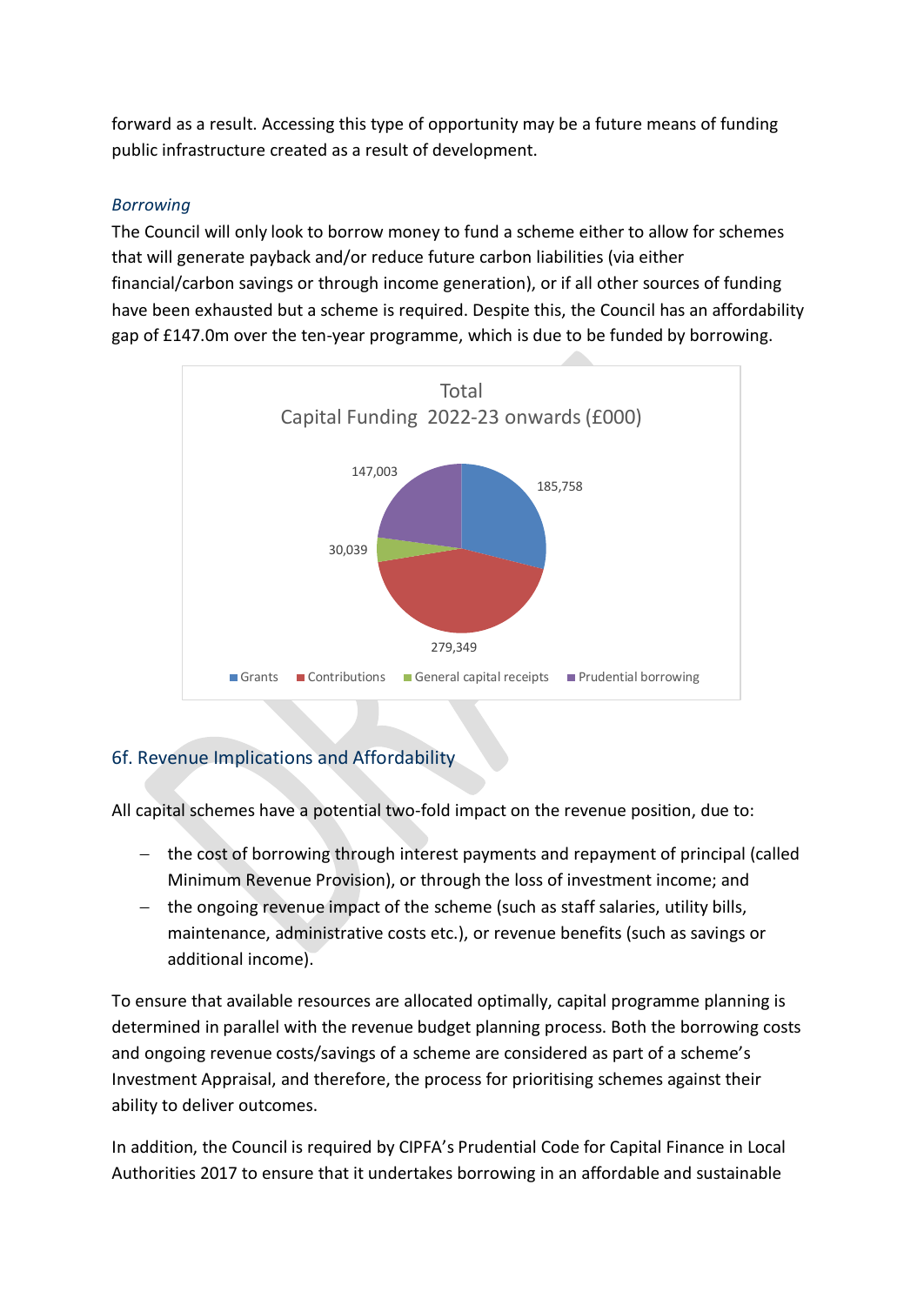manner. In order to guarantee that it achieves this, towards the start of each business planning process, Strategy & Resources (S&R) Committee determines what proportion of revenue budget is spent on services and the corresponding maximum amount to be spent on financing borrowing. This is achieved by setting an advisory limit on the annual financing costs of borrowing (debt charges) over the life of the plan.

In order to afford a degree of flexibility from year to year, changes to the phasing of the debt charges is allowed within any three-year block, so long as the advisory aggregate limit remains unchanged. Blocks refer to specific three-year periods, starting from 2015-16, rather than rolling three-year periods. The advisory limit on debt charges is reviewed each year by S&R Committee to ensure that changing factors such as the level of interest rates, or the external funding environment are taken into account when setting both.

Due to the Council's strategic role in stimulating economic growth across the county through infrastructure investment, any capital proposals that can reliably demonstrate revenue income / savings at least equal to the debt charges generated by the scheme's borrowing requirement are excluded from contributing towards the advisory borrowing limit. These schemes are called Invest to Save or Invest to Earn schemes and will be selffunded in the medium-term. Whilst the financing costs for commercial activity schemes have already been removed from the budget and recharged to the Commercial Activity budget, there are several other Invest to Save / Earn schemes that have not been recharged e.g., third party loans. The following table therefore compares revised net financing costs excluding these costs. Following the change in the Minimum Revenue Provision policy, agreed by Full Council in February 2016, the limits in recent years have been increased by 2% each year:

| <b>Financing Costs</b>                                                       | 2021-22   | 2022-23 | 2023-24 | 2024-25   | 2025-26  | 2026-27   |
|------------------------------------------------------------------------------|-----------|---------|---------|-----------|----------|-----------|
|                                                                              | <b>£m</b> | £m      | £m      | <b>£m</b> | £m       | <b>£m</b> |
| 2022-23 draft BP (net<br>figures excluding Invest to<br>Save / Earn schemes) | 29.8      | 33.6    | 36.3    | 40.5      | 41.1     | 41.8      |
|                                                                              |           |         |         |           |          |           |
| <b>Recommend limit</b>                                                       | 39.7      | 40.5    | 41.3    | 42.2      | 43.0     | 43.9      |
| <b>HEADROOM</b>                                                              | $-9.9$    | $-6.9$  | $-5.0$  | $-1.6$    | $-1.9$   | $-2.0$    |
|                                                                              |           |         |         |           |          |           |
| Recommend limit (3 years)                                                    |           | 121.5   |         |           | $-129.1$ |           |
| <b>HEADROOM (3 years)</b>                                                    |           | $-21.8$ |         |           | $-5.5$   |           |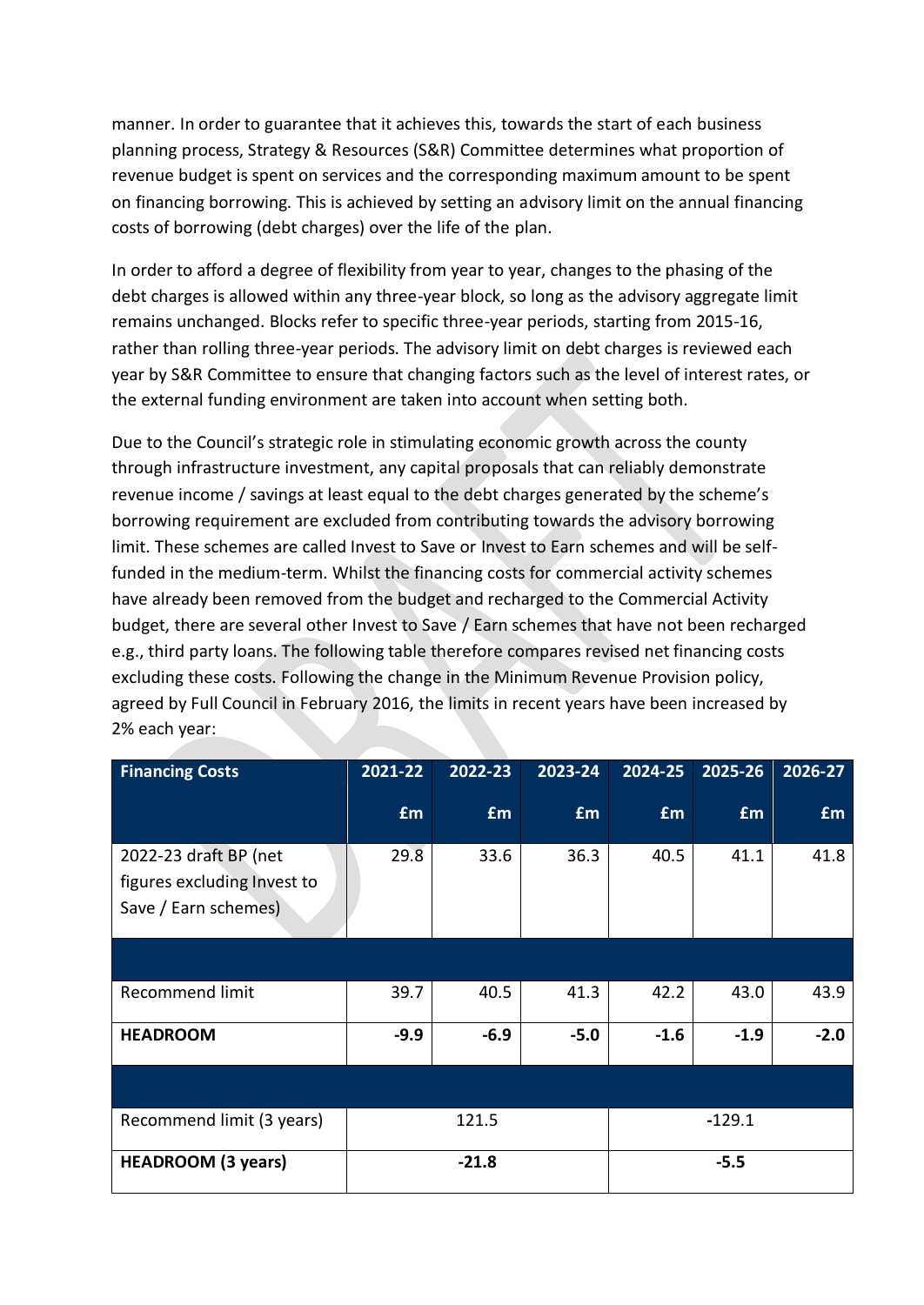Once the service programmes have been refined, if the amalgamated level of borrowing and thus debt charges breach the advisory limit, schemes will either be re-worked in order to reduce borrowing levels, or the number of schemes included will be limited according to the ranking of schemes within the prioritisation analysis.

Invest to Save and Invest to Earn schemes for all Services are expected to fund any revenue pressures, including borrowing costs, over the life of the asset. However, any additional savings or income generated in addition to this repayment will be retained by the respective Service and will contribute towards their revenue savings targets.

However, there will still be a short-term revenue cost for these schemes, as with all other schemes funded by borrowing. Therefore, S&R Committee still needs to review the timing of the repayments, in conjunction with the overall total level of debt charges to determine affordability of the Capital Programme, before recommending the Business Plan to Full Council. The debt charges budget required to fund capital borrowing for the ten-year programme is forecast to spend £34.5m in 2022-23, increasing to £42.8m by 2026-27. The following table shows the proportion of net budget (excluding schools) that is forecast to be spent on debt charges, resulting from the estimated increase in borrowing levels over the period of the 2022-23 plan. Maintaining the proportion of budget spent on debt charges at 2022/23's level (9.5%) would reduce the revenue cost of capital schemes but would require a reduction or rephasing of the Capital Programme.

|                                                                                                         | 2022-23 | 2023-24 | $2024 - 25$ | 2025-26 | 2026-27 |
|---------------------------------------------------------------------------------------------------------|---------|---------|-------------|---------|---------|
| Debt charges (including Invest to Save /<br>Earn schemes) as a percentage of Net<br>Service Expenditure | 9.5%    | 9.8%    | 10.4%       | 10.3%   | 10.0%   |
| Debt charges (excluding Invest to Save<br>/ Earn schemes) as a percentage of Net<br>Service Expenditure | 6.7%    | 6.4%    | 7.0%        | 7.3%    | 7.9%    |

In the Spending Review 2015, the Chancellor of the Exchequer announced that to support local authorities to deliver more efficient and sustainable services, the government would allow local authorities to spend up to 100% of their fixed asset receipts (excluding Right to Buy receipts) on the revenue costs of reform projects between 2016-17 and 2018-19. The Government then further extended this flexibility to cover a further 3 years until 2021-22 and is anticipated to further extend it to 2024-25. The Council has been using this flexibility to fund transformational activity, and as a result, prudential borrowing undertaken by the Council for the years 2017-18 to 2024-25 will be between £1.5m and £3.9m higher in each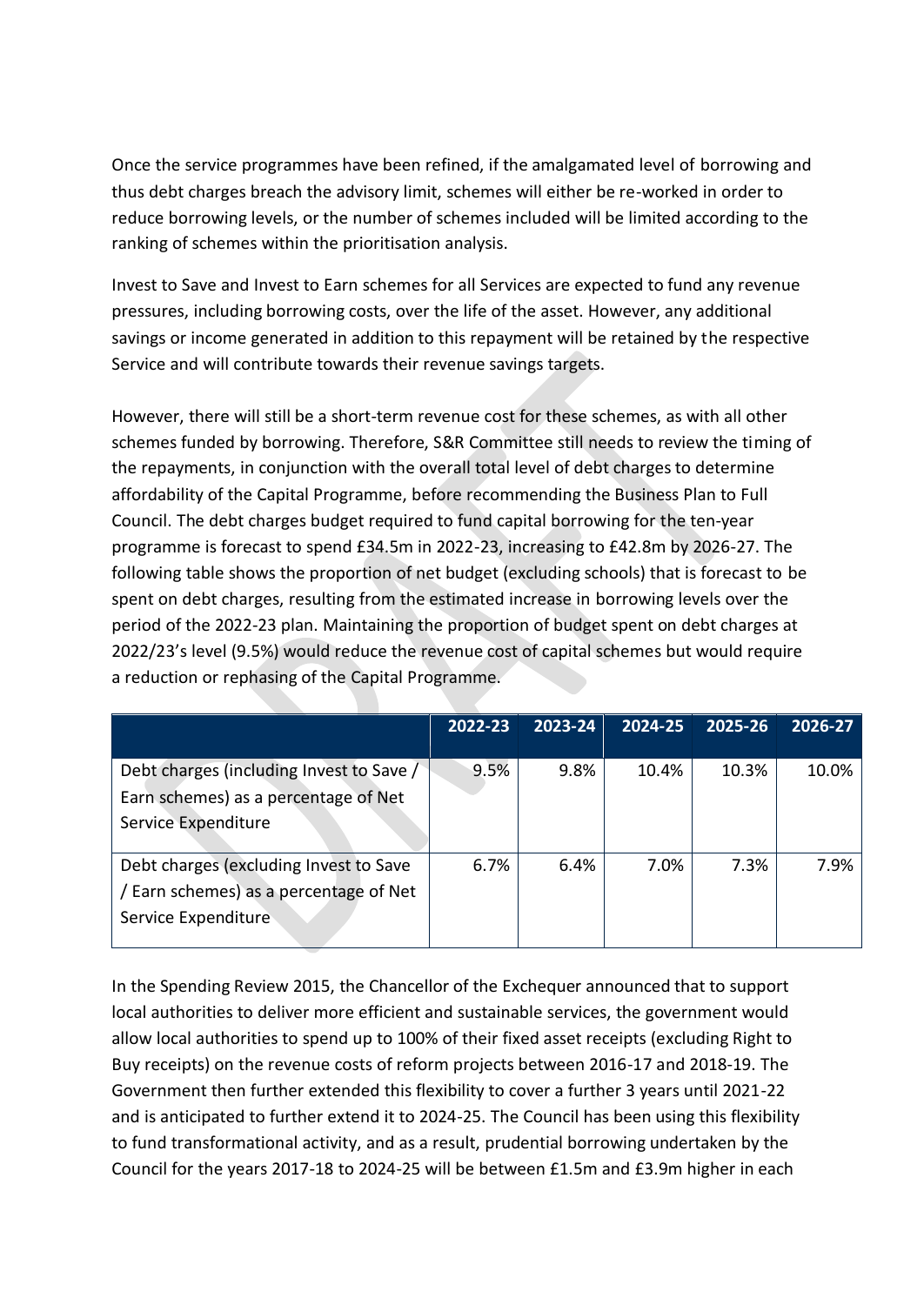respective year. This is expected to create additional Financing costs in the revenue budget of £67k to £146k each year. For further information, please see the Flexible Use of Capital Receipts Strategy contained within section 3 of the MTFS (Section 2 of the Business Plan).

The Council also includes the capitalisation of the cost of borrowing within all schemes; this has helped the Council to better reflect the cost of assets when they actually become operational. Although the capitalised interest cost budgets are initially held on an overall Service basis within the Capital Programme, the funding is ultimately moved to the appropriate schemes each year once exact figures have been calculated.

# 6g. Managing the Borrowing Requirement

The Council's Treasury Management Strategy (Section 7 of the Business Plan) considers how the cash requirements arising from the Council's Capital Strategy and detailed investment programme are managed by external borrowing, and the timing of any such borrowing. Where capital expenditure has been incurred without a resource to pay for it, i.e., when it is proposed to be funded by borrowing, this will increase the Council's Capital Financing Requirement (CFR). The CFR therefore effectively represents the Council's underlying need to borrow. The Council reduces the CFR by making a prudent provision for the repayment of historic capital expenditure from its revenue budget in line with its agreed policy – this is called Minimum Revenue Provision (MRP). Calculation of the CFR is summarised in the table below and results in the need to borrow money.

| <b>Opening Capital Financing Requirement</b>                                                    |
|-------------------------------------------------------------------------------------------------|
| Capital expenditure incurred in year                                                            |
| Grants, contributions, capital receipts and revenue funding used to fund<br>capital expenditure |
| Prudent Minimum Revenue Provision (MRP)                                                         |
| <b>Closing Capital Financing Requirement</b>                                                    |

Future projections of the CFR based on the Capital Programme and resources deemed available to fund it are shown in the table below. Forecasts are subject to the timing of capital expenditure and receipt of funding sources.

|                  | $2022 - 23$ |         |         | 2023-24 2024-25 2025-26 2026-27 |         |
|------------------|-------------|---------|---------|---------------------------------|---------|
|                  | Em          | £m      | £m      | £m.                             | £m.     |
| <b>Total CFR</b> | 1,024.6     | 1,079.6 | 1,091.9 | 1,090.4                         | 1,044.7 |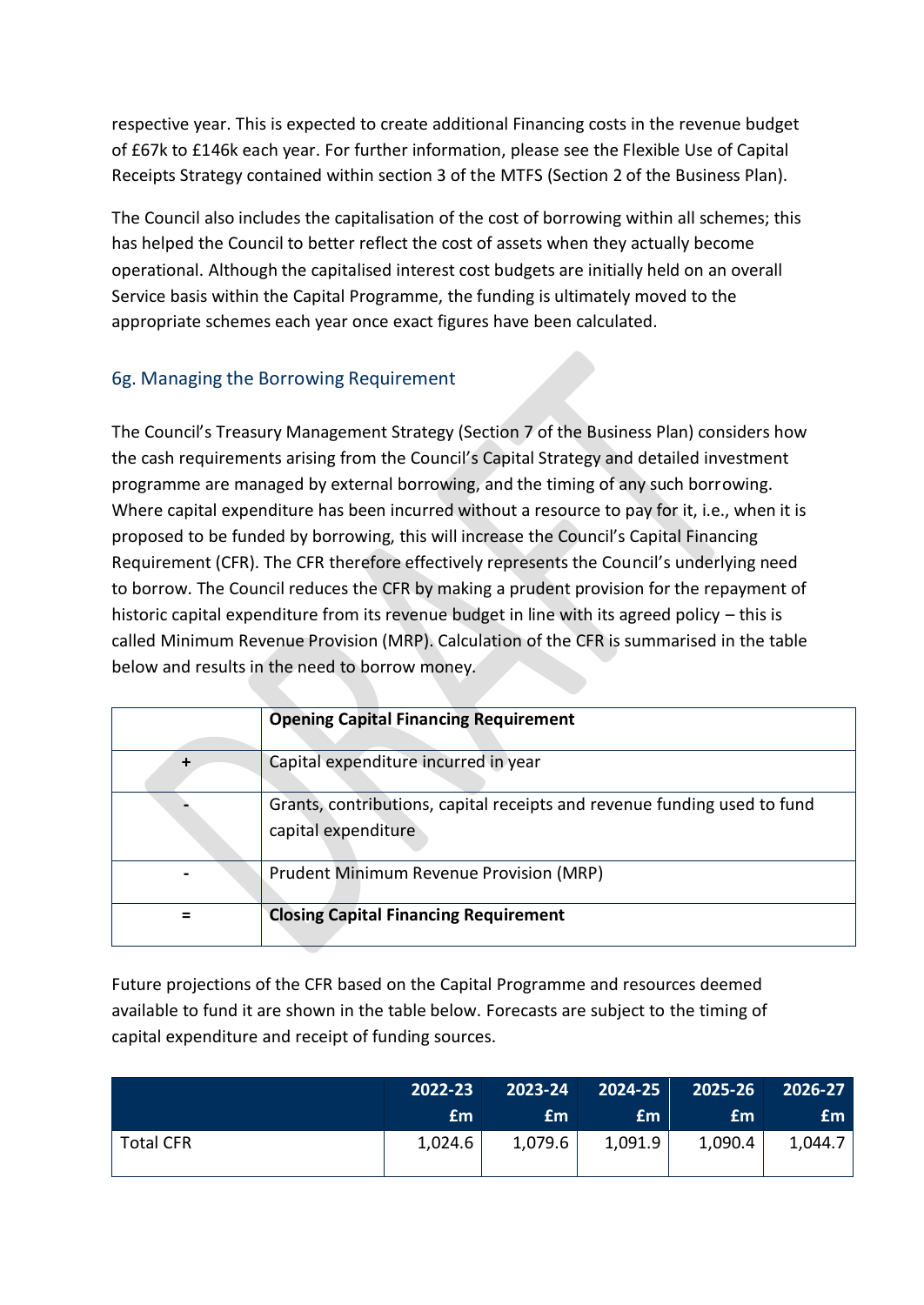The following chart shows the Council's projected CFR (underlying borrowing need) against the maturity profile of all active loans. The shaded red bars therefore represent the amount of borrowing required to be secured in future in order to meet the Council's projected borrowing requirement, based on the forecast capital programme.



The Council's main objectives when borrowing are to achieve a low but certain cost of finance, while retaining flexibility should plans change in future. These objectives are often conflicting, and the Council therefore seeks to strike a balance between cheap short-term loans and long-term fixed rate loans where the future cost is known but higher. For further detail regarding the Council's long-term borrowing strategy, please see the Treasury Management Strategy (Section 7 of the Business Plan).

# 6h. Risk

There are a range of future risks beyond the control of the Council that have the potential to impact upon the Council's ability to deliver its capital ambition. The Covid-19 pandemic has brought into stark focus the potential disruption that health crises, for example, can cause to life as we know it. Retaining a focus on future risk through a risk management approach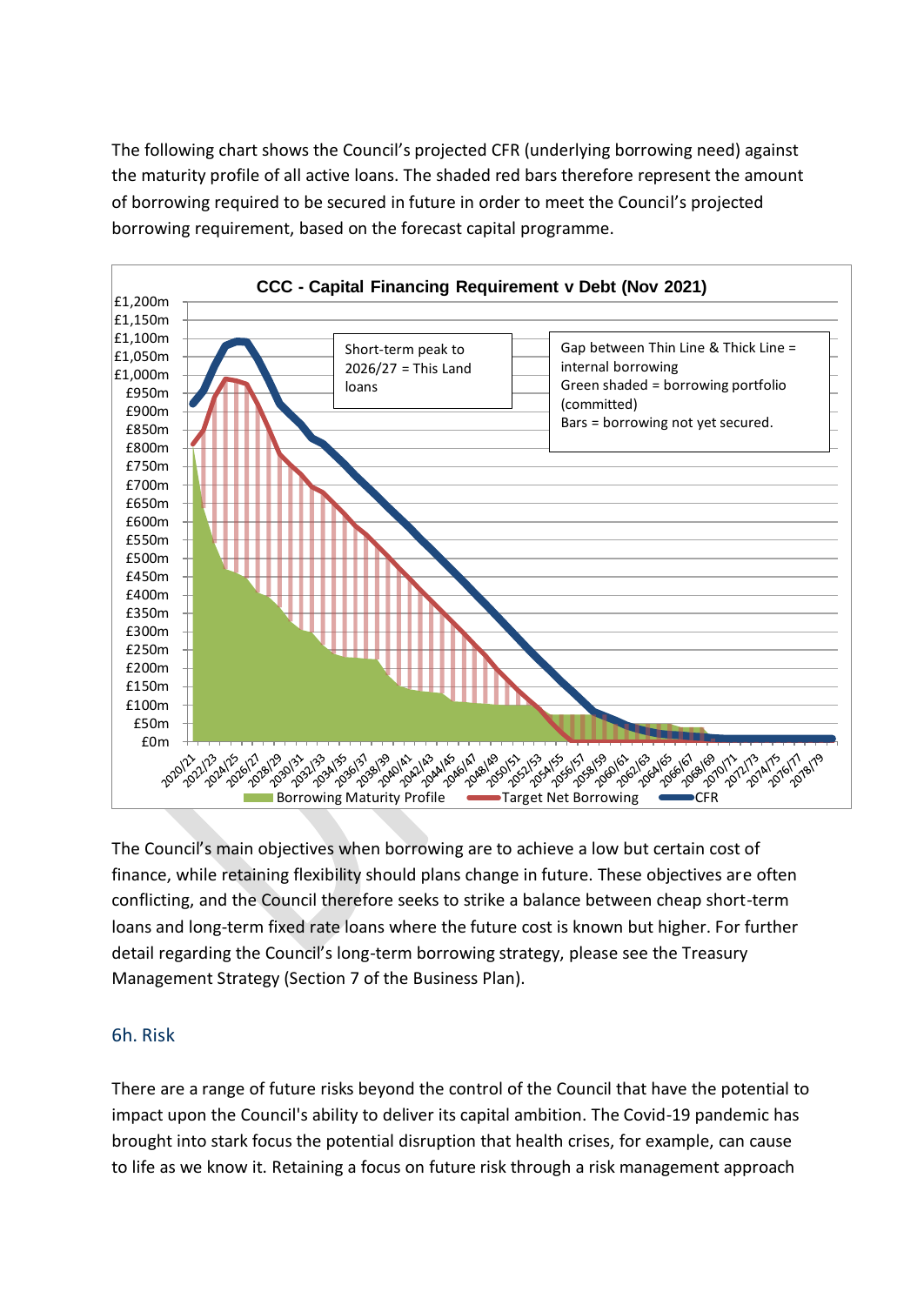that identifies, assesses, and manages (as far as is possible) risk is a critical part of the Capital Strategy, approach, and programme. The Council does not have the resources to mitigate all risks faced, so instead manages risk proportionately, utilising the expertise of senior officers.

The Council's planning and governance processes have been developed in such a way as to mitigate these risks. All capital Business Cases are required to complete a section on risk to identify the main drivers and potential mitigations. The following table sets out some of these:

| <b>Risk</b>             | <b>Mitigation</b>                                                                                                                                                                                                                                                                                                                                                                                |
|-------------------------|--------------------------------------------------------------------------------------------------------------------------------------------------------------------------------------------------------------------------------------------------------------------------------------------------------------------------------------------------------------------------------------------------|
| Legislative             | Changes in statute and regulation will impact upon capital projects, as<br>they must comply with current legislation. The Council ensures that it<br>keeps abreast of these developments, responding to consultations<br>where appropriate and taking any required adjustments to strategies<br>or processes through the appropriate governance channels.                                        |
| <b>Property Markets</b> | Various aspects of the programme, such as rental income, income<br>generated by capital receipts and funding through developer<br>contributions are affected by the health of property markets. The<br>Council ensures it has a sound property asset strategy, suitable<br>diversification, adequate resourcing (including use of external experts<br>where required), and a long-term approach. |
| Environmental           | The impacts of a changing climate are being felt globally and<br>Cambridgeshire, being low lying makes it vulnerable to sea level rise,<br>increasing flood risk, drought, and overheating, as well as future<br>resource constraints resulting from loss of nature and global<br>competition for resources.                                                                                     |
| <b>Interest Rate</b>    | A considerable proportion of the Council's programme is funded by<br>borrowing and is therefore exposed to fluctuations in interest rates.<br>The Council uses prudent forecasts for future interest rates and<br>constantly reviews its long-term borrowing strategy to mitigate against<br>any interest rate rise risk. Further detail can be found in the Treasury<br>Management Strategy.    |
| Inflation               | Given the size of the portfolio, a small rise in inflation can have a<br>significant impact upon project costs. The Council builds in inflation<br>estimates where appropriate to mitigate against this risk, plus schemes<br>include contingency budgets in order to further mitigate against<br>unanticipated rises. Contracts are also negotiated using fixed terms                           |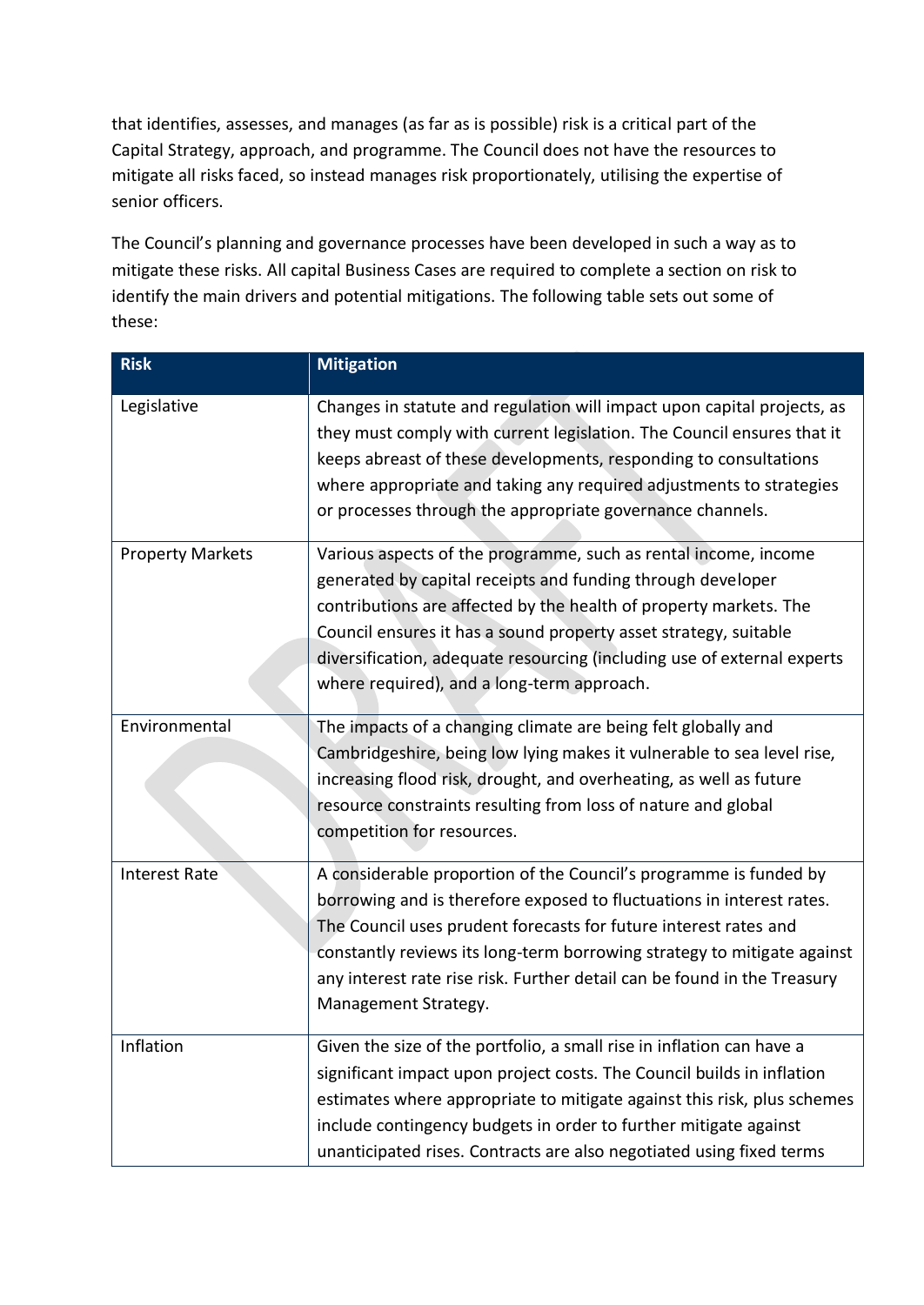|          | where possible. Close monitoring of the programme supports early<br>identification and therefore appropriate response.                                                                                                                                                                                                                                                                                                                                                                                                                                                             |
|----------|------------------------------------------------------------------------------------------------------------------------------------------------------------------------------------------------------------------------------------------------------------------------------------------------------------------------------------------------------------------------------------------------------------------------------------------------------------------------------------------------------------------------------------------------------------------------------------|
| Capacity | A significant challenge in the current environment is the capacity<br>within the supply chain to deliver projects on time and to budget. In<br>addition, the Council needs to ensure it has sufficient project delivery<br>expertise in order to deliver schemes efficiently and effectively. For<br>significant programmes, dedicated project delivery resource is<br>allocated to ensure capacity and expertise. Supply chain capacity is<br>managed at the project and programme level, with residual risks<br>escalated through the Council's governance process as necessary. |

# *Investment Strategy Risk*

The structure of the property portfolio has a significant bearing on the portfolio's inherent risk and return profile. Therefore, a key objective of the non-financial investment strategy was to create diversification within the portfolio in order to manage exposure to the risks of concentrating too much activity in any particular sector. Key risks in the portfolio can be categorised in as follows:

| <b>Risk</b>   | <b>Mitigation</b>                                                                                                                                                                                                                                                                                                                                                                                                                                                                                                                                            |
|---------------|--------------------------------------------------------------------------------------------------------------------------------------------------------------------------------------------------------------------------------------------------------------------------------------------------------------------------------------------------------------------------------------------------------------------------------------------------------------------------------------------------------------------------------------------------------------|
| Income        | The main risk in a commercial portfolio is tenant vacancies and the<br>resultant loss of income. The costs of holding a vacant property include<br>non-domestic rates, insurance, utilities, security, inspections and<br>management. In addition, there are costs of marketing the property,<br>the agent's disposal fees and legal fees for completing the lease<br>documentation for re-letting the premises.                                                                                                                                             |
| Yield         | The aim of the majority of investments is to provide a secure return on<br>income. The Council manages its commercial property as a single<br>portfolio, ensuring that the collective returns achieved on the<br>investments meet the overall financial target that is set.                                                                                                                                                                                                                                                                                  |
| Concentration | Sector Concentration - the main property sectors are retail, office,<br>industrial and leisure/healthcare. The Council has spread its portfolio<br>of investment across the different sectors in order to limit exposure to<br>any volatility in a particular area. Like geographic diversification,<br>industry diversification is sensitive to the diversification requirements<br>of the overall portfolio.<br>Geographical Concentration $-$ it is important for the Council to<br>understand the future economic viability of localities, which will be |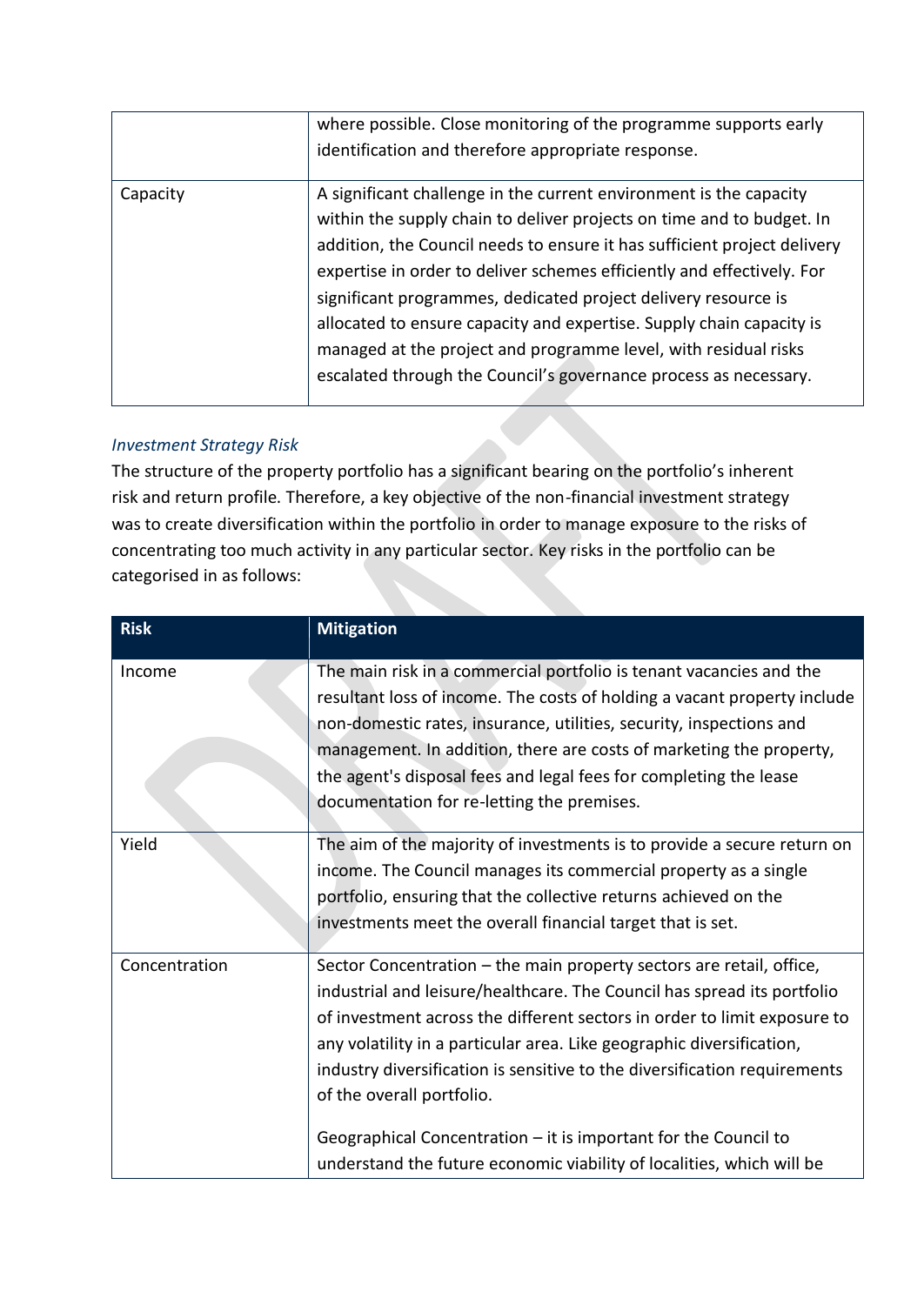influenced by a number of local and national economic factors. For example, future major transport infrastructure investment could significantly influence the economic viability of an area and therefore the future value of investments in that locality.

Property Concentration – diversifying a real estate portfolio by property type is similar to diversifying a securities portfolio by industry. Different property types cater to different sectors of the economy. For example, office property generally responds to the needs of the financial and services-producing sectors; industrial property to the goods-producing sectors; retail property to the retail sector; and hotels to the travel and tourism sectors, employment growth, and the business cycle. Understanding the return and risk factors attendant to different property types requires understanding the factors affecting each property type's user groups.

Tenure Concentration – the portfolio is managed to ensure that it contains a broad spread of tenants. This analysis can be driven by credit ratings, nature of business, lease length, and the value of the leaseholds. It is important to evaluate tenant credit ratings according to the senior corporate debt of the lessees. Leases are compared regarding their length (including renewal options), which may vary considerably, typically from ten to twenty years.

The Investment Strategy requires continual evaluation of the investment portfolio against the Council's priorities to ensure that the investment portfolio is fit for purpose. A larger and more balanced portfolio would help to achieve the Council's aim of increasing income to support the delivery of services throughout the county, however, balancing this with risk means that a core portfolio of property assets has been sought, diversified by sector (industrial, offices and retail), location and risk.

# 6i. Capital Planning and Governance

The Capital Strategy will support, and be aligned to, the new decision-making framework which is currently being developed by the Council. When making long-term investment decisions, clear and informed information is vital to understanding the short- and long-term impact on key social, financial, and environmental indicators. Any investment proposal will be considered within the context of, but not be limited to, the following areas of impact: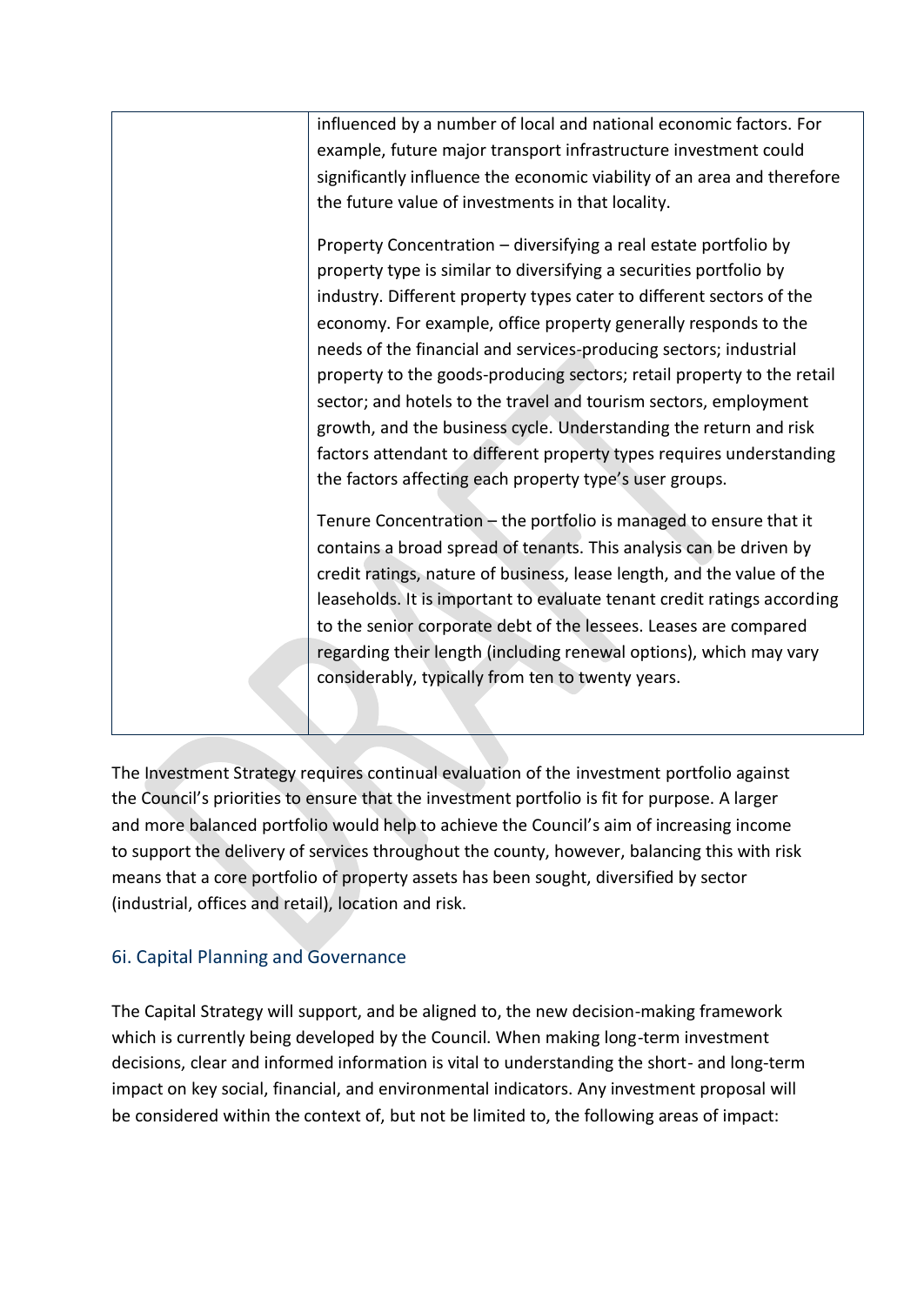- − Whether the investment will support the increase of the social foundation within Cambridgeshire; ensuring no community lacks the basics of life on which no one should be left falling short (from food and housing to healthcare and political voice).
- − How the investment will ensure we do not overshoot our pressure on the environmental systems (such as a stable climate, fertile soils, and a protective ozone layer).
- − A long-term view of the Council's capital expenditure plans and any financial risks to which the Council are exposed.

The Council operates a five-year rolling revenue budget, and a ten-year rolling capital programme. The very nature of capital planning necessitates alteration and refinement to proposals and funding during the planning period; therefore, whilst the early years of the Business Plan provide robust, detailed estimates of schemes, the later years only provide indicative forecasts of the likely infrastructure needs and funding streams for the Council.

New schemes for inclusion in the Programme are developed by Services in conjunction with Finance in line with the Strategic Priorities outlined in the Corporate Strategy. Any new capital scheme costing more than £250,000 is appraised as to its financial, human resources, property, carbon, environment, and economic consequences. The justification and impacts, as well as the expenditure and funding details of these schemes are initially specified in an outline capital Business Case, which becomes more detailed as the proposal develops. At the same time, all schemes from previous planning periods are reviewed and updated as required. All schemes, whether existing or new, are scrutinised and challenged where appropriate by officers to verify the underlying costs and/or establish whether alternatives methods of delivery have been investigated in order to meet the relevant needs and outcomes of the Council.

An Investment Appraisal of each capital scheme is undertaken as part of the Business Case development, which allows the scheme to be scored against a weighted set of criteria such as strategic fit, business continuity, joint working, investment payback and resource use (in addition to the social, financial, and environmental factors listed above) – as this is a transition year, the existing investment criteria have continued to be used, but these will be refreshed for 2023/24. This allows schemes within and across all Services to be ranked and prioritised against each other, considering the finite resources available to fund the overall Programme and in order to ensure the schemes included within the Programme are aligned to assist the Council with achieving its Strategic Priorities.

Capital Programme Board (CPB) provides support and challenge with respect to both the creation of an initial budget for a capital scheme, as well as the deliverability and ongoing monitoring. The Terms of Reference require CPB to ensure that the following outcomes are delivered:

− Appropriate estimates for cost and time of capital projects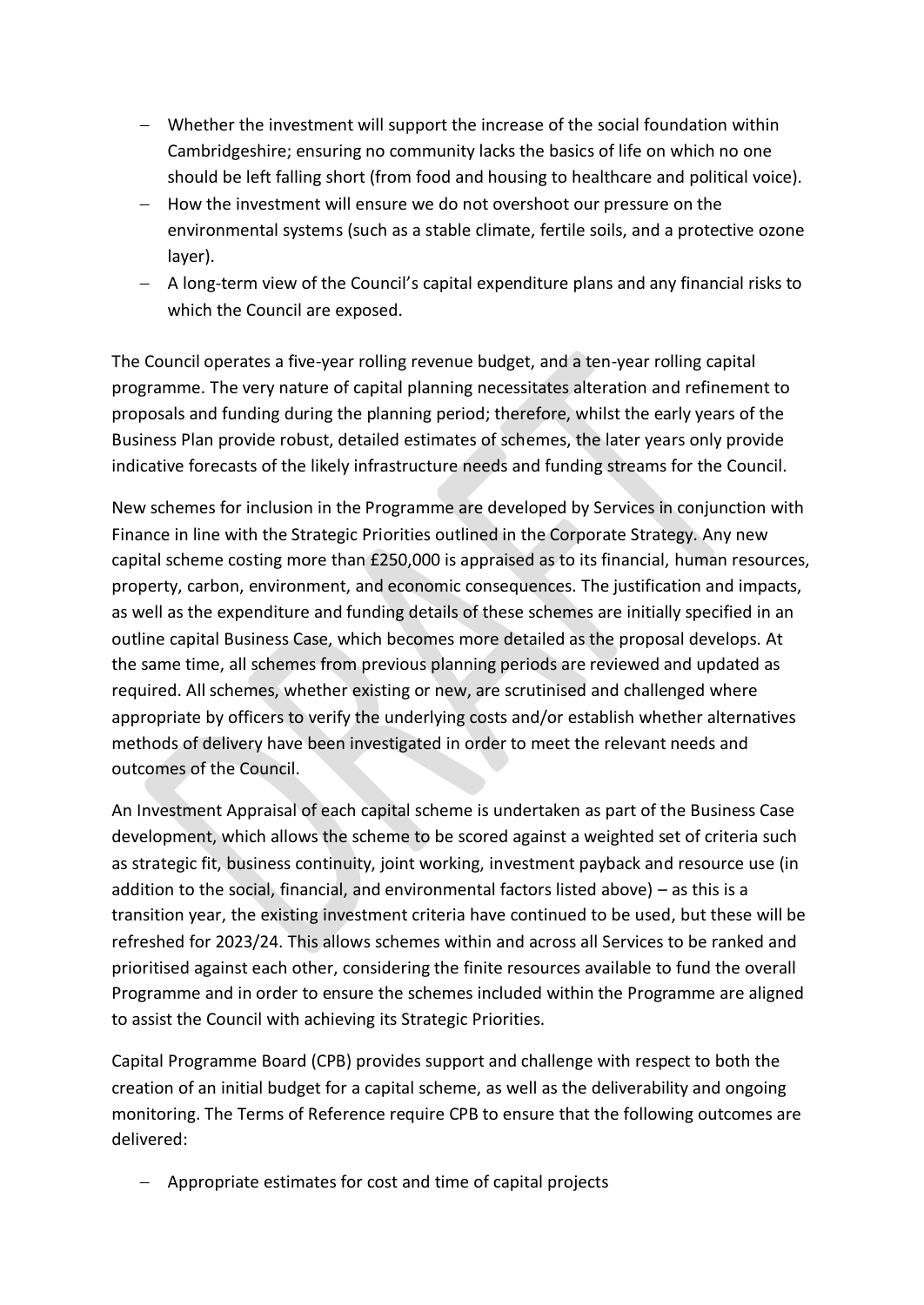- − Robust project and programme management and governance
- − Post project evaluation and monitoring of key carbon reductions and environmental benefits
- − Prioritisation across the whole programme.

Service Committees review the prioritisation analysis, and the Capital Programme is subsequently agreed by S&R Committee, who recommends it to Full Council as part of the overarching Business Plan.

The Capital Programme is monitored in year through quarterly reporting to Service Committees and S&R Committee via Finance Monitoring Reports. These feed into the Integrated Finance Monitoring Report, which is scrutinised by CPB and also reviewed by S&R Committee. The report identifies changes required to the Capital Programme and seeks approval for:

- − new / updated resource allocations
- − slippage or brought forward programme delivery
- − increase / reduction in overall scheme costs
- − virements between schemes to maximise delivery against the priorities of the Council.

It is inevitable that new demands and pressures will be identified by the Council on an ongoing basis, however, as far as possible addressing these requirements is undertaken as part of the next business planning process, in line with Regulation 6.4 of the Scheme of Financial Management. Therefore, all new capital schemes should be approved via the Business Plan unless there is an urgent need to seek approval that cannot wait until the next planning process. In these situations, any supplementary capital request will be prepared in consultation with, and with the agreement of, the Chief Finance Officer. Where possible, the report will be reviewed by CPB before being taken to the Strategic Management Team by the relevant Director and the Chief Finance Officer, before any request for a supplementary estimate is put to S&R Committee.

New demands and pressures and changes to estimated costs and funding for ongoing schemes will also potentially result in the need for virements between schemes. All virements should be carried out in line with the limits set out in Appendix I of the Scheme of Financial Management, up to the upper limit of £250,000 by the Chief Finance Officer. Anything above this limit will be dealt with in line with the process for new schemes and will be taken to S&R Committee for approval as part of the monthly Integrated Finance Monitoring Report. Any overspends, whether in year or in relation to the whole scheme, once approved will be funded using applicable external sources and internal, non-borrowing sources first, before using borrowing as a last resort.